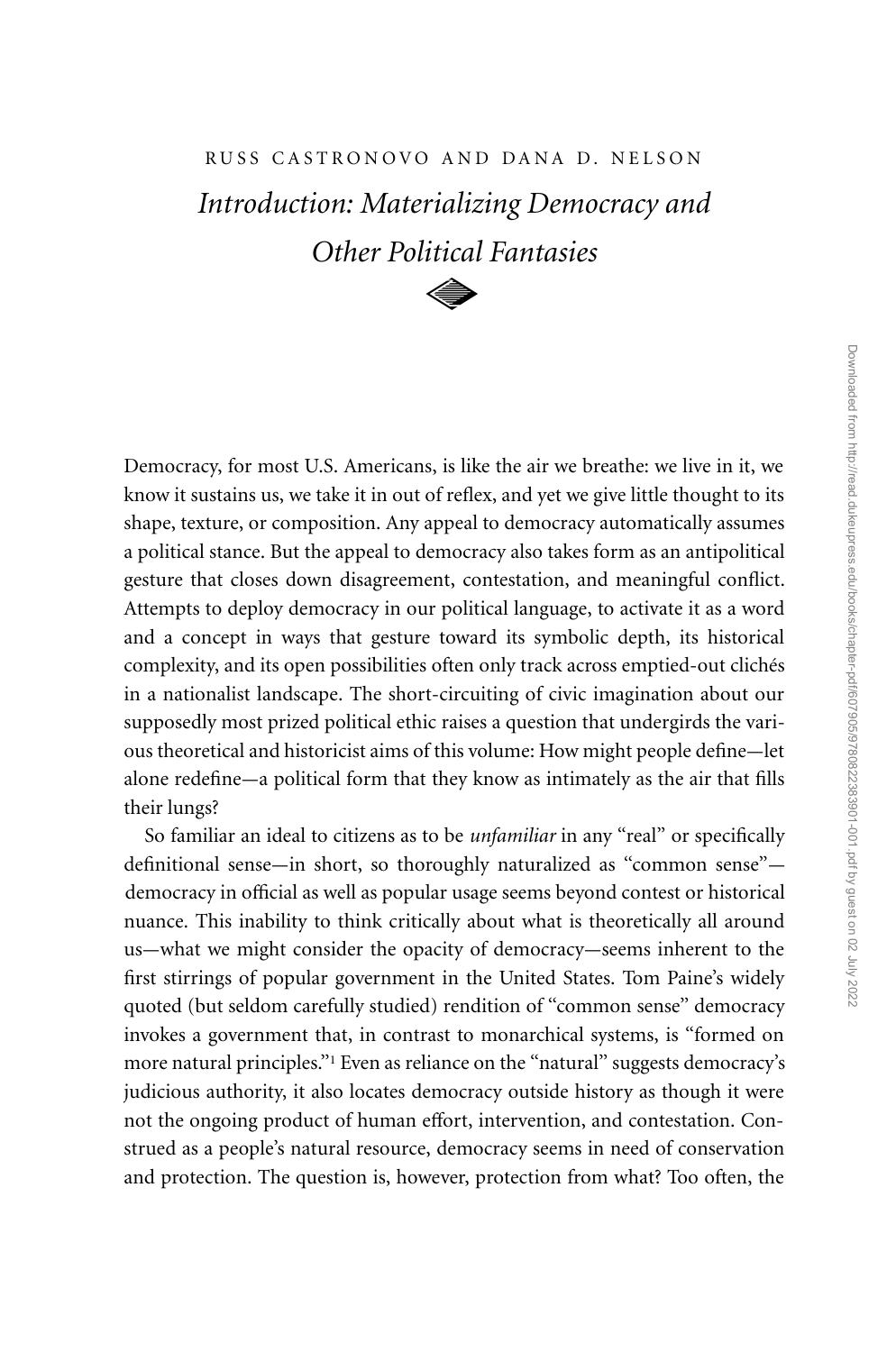answer has assumed democracy not as a political process but as a sacred or reified thing to be safeguarded from popular usage, interpretation, and redefinition. Abraham Lincoln developed a parable to caution against this hypostatization of democracy, comparing democratic principles as given in the Declaration of Independence to a golden apple protected by the silver frame of the Constitution. ''The picture was made, not to *conceal,* or *destroy* the apple; but to *adorn* and *preserve* it," explains Lincoln. "The picture was made for the apple—*not* the apple for the picture."<sup>2</sup> Yet Lincoln's formulation also aestheticizes the political, immuring democracy within stable structures that withstand the revisionary activities of the *demos.* Under the governmental structures and formal operations of the state, democracy has been confused with the walls that legislatively contain the people, a physical fact not the dynamic action created among the people themselves. Thus absented from the production of democracy, people have no sense that it is theirs to define. Rather, they worship at its walls. Formal procedures, legal institutions, and administrative frameworks corral democracy into predictable patterns. This reorganization of political possibility as political form seems, as Hannah Arendt puts it, ''not the results of action but the products of [another's] making,'' not something people do but a structure that preexists them.<sup>3</sup>

Democracy itself is not something U.S. citizens argue much about. Instead, in the wake of Watergate, Irangate, and Monicagate what gets argued about is nonpolitical, moral categories: trust and privatized notions of ethics. In the most recent U.S. presidential election, candidates insisted on the importance of revitalizing the connection between democracy and trust.<sup>4</sup> In this popular debate, citizens and elected officials engage in a relation of faith rather than a negotiation of collective interests. In this way, democracy retreats to an exclusively moral category that is no longer interconnected with political, economic, or social categories.

The quality of civic trust is thus held open as a substitute for political debate as, for instance, when Robert Putnam laments an erosion of civic spirit in the United States. He looks beyond the usual data confirming a lack of voter interest to concentrate on a civic decline of another sort—the tendency of people to bowl alone apart from organized leagues: ''Whether or not bowling beats balloting in the eyes of most Americans, bowling teams illustrate yet another vanishing form of social capital.'' Putnam both encourages more participation and speaks to a widespread anxiety that voluntary association and other modes of political life have become deadened. And people have been listening. The folksy research of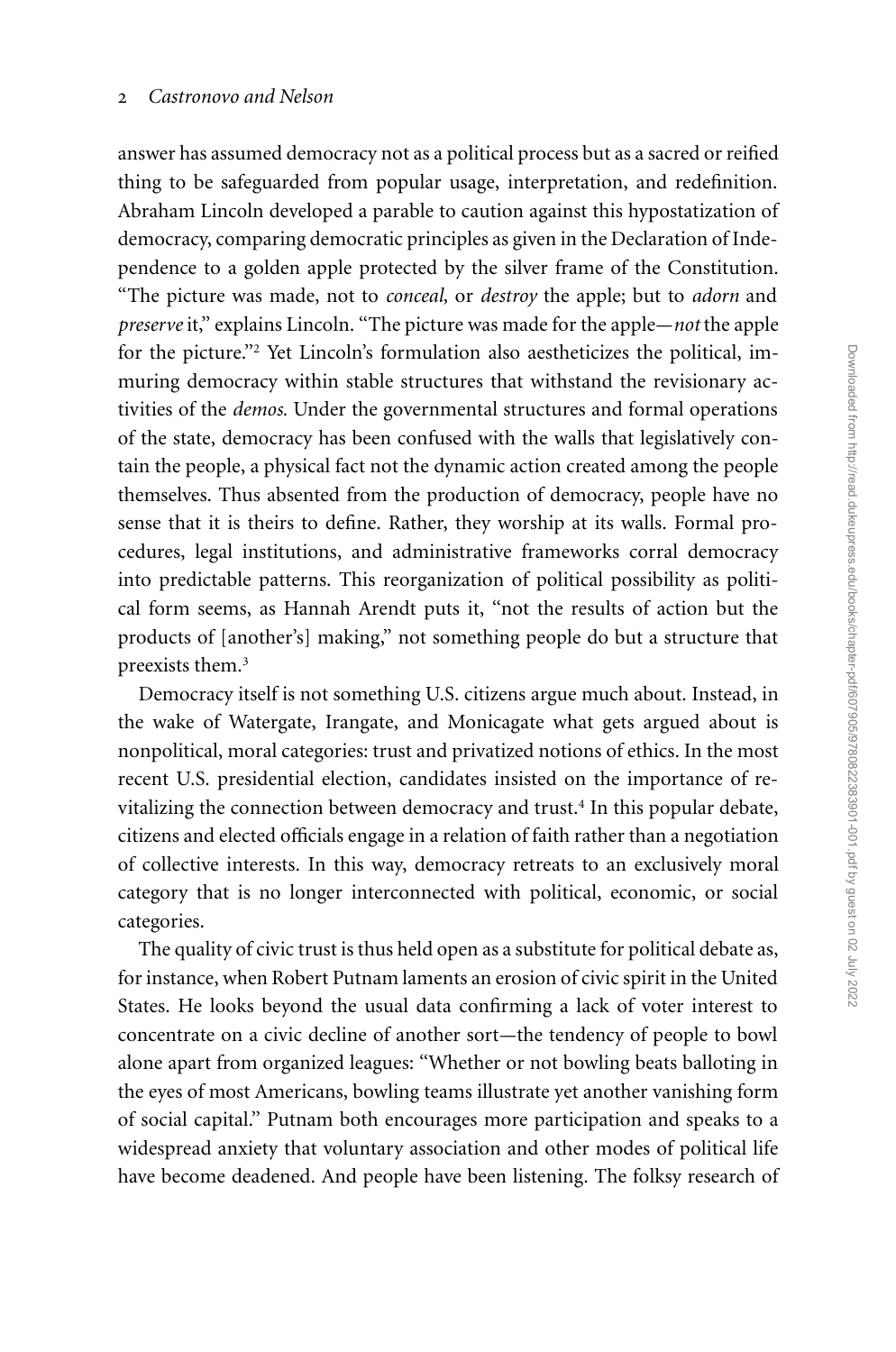this Harvard scholar has played well in chats at the White House, on radio talk shows, and in Internet interviews. For Putnam, the malaise of American democracy becomes evident in an "overall decrease in social trust."<sup>5</sup> But again, his diagnosis rests precisely on ''common sense'' notions of U.S. democracy that mystify the political through recourse to nonpolitical categories like ''nature'' and "trust." It corroborates a widespread belief that democracy should somehow rest outside the political—indeed, should be a reprieve from politics. Putnam's analysis deftly sidesteps the way "social capital," like all capital, is unequally distributed. We need to intervene in that problem politically, not trust that neighborliness will help us mind it less.

This book critiques a democracy that does not equate with politics. The problem we see is that democracy has become both an object of administrative technology and a subject of nationalism to the extent that its politicalness is either foreshortened or evacuated. To return democracy to the political is not to substitute democracy for the political, however. Fascism is also political. Instead, the task is to apprehend and analyze ''democracy'' as a historical range of practices, embedded in and managed by institutions and produced by material conditions. Thus while this methodological commitment to democracy is political, it is important to recognize that not all political modalities (even those operating in the "name" of democracy) invite open debate about their forms, practices, and goals.

## natural ''democracy''

In its highly assumed but vaguely articulated form at the start of the twenty-first century, then, commonsense democracy depends on antidemocratic moves that encourage our participation in a romantic ideal of civil life while discouraging our participation in gritty dialogues about the political (pre)conditions for community. It is good for neighbors to talk. But what socioeconomic requirements must first be satisfied and what phobias about race, immigration, sexuality, and class must be overcome before those neighborly conversations can even begin? As important, what kinds of neighborhoods never come into being?

These seldom-asked questions sustain the observation of a century ago that, when it comes to "equal laws" and "political equality," the native citizen "can neither feel nor understand'' how U.S. institutions and traditions secure freedom and opportunity. This charge that Americans undertheorize and thus underappreciate democratic politics appears in a five-hundred-page overview of U.S.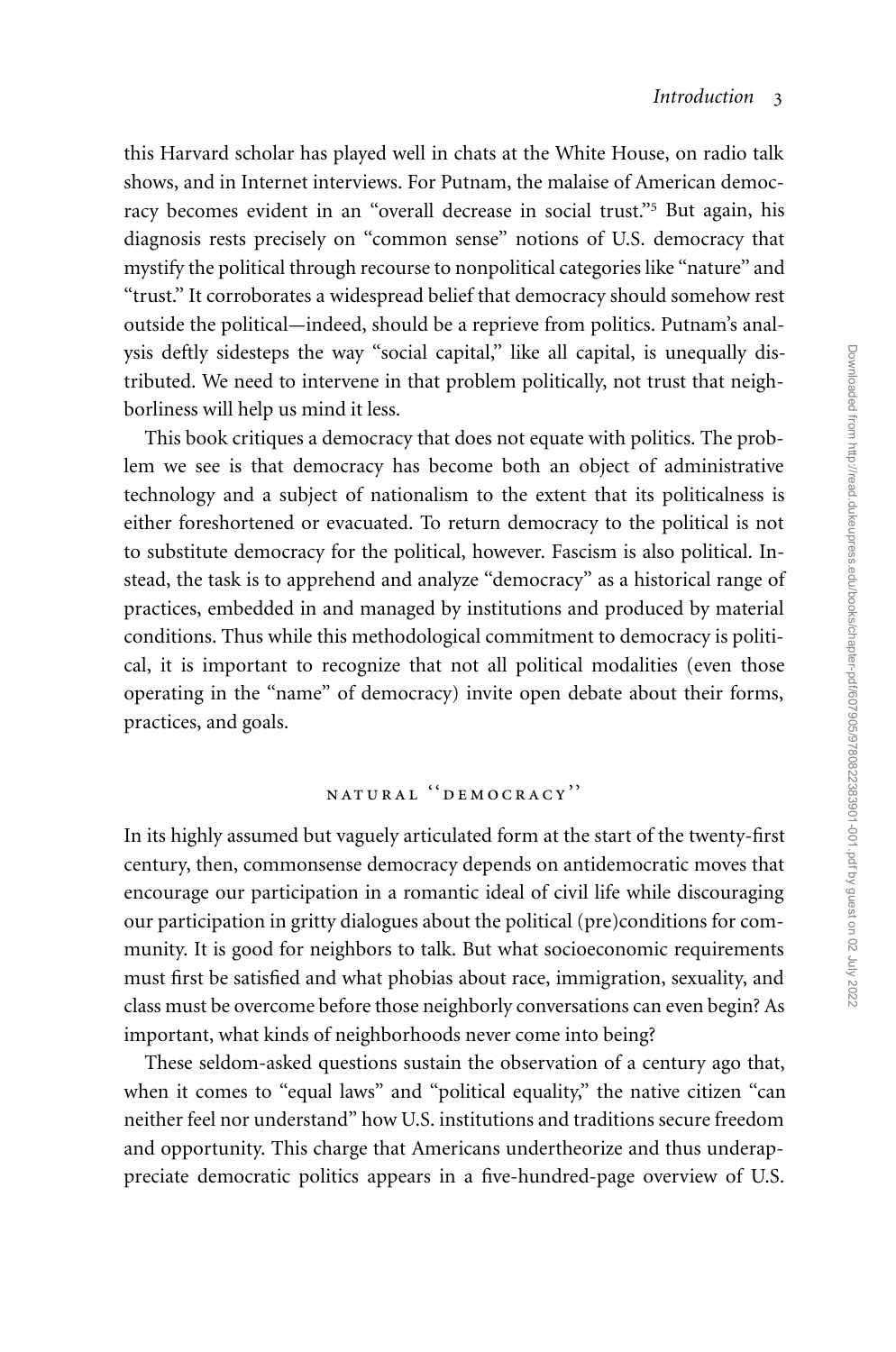history, population, geography, immigration, and economic fortunes, titled *Triumphant Democracy,* by Andrew Carnegie. With the claim that his status as a non–native-born citizen guarantees him an Archimedean vantage, Carnegie takes his place in the tradition of Alexis de Tocqueville, Francis Trollope, Domingo Faustino Sarmiento, Theodor Adorno, and Sacvan Bercovitch, all of whom with varying degrees of scorn and celebration evaluate the theory and practice of democracy in America. And what Carnegie perceives is that American democracy (and intellectual inquiry about democracy) is beyond politics. In this intellectual, patriotic, and familiar definition, American democracy triumphs over political democracy. Established as a space of consensus and registering time as a transhistory that obviates the need for historical analysis, the United States is ''a land which has finally settled all fundamental political problems and now rests at peace upon the rock of the political equality of the citizen."<sup>6</sup> In this incarnation, democracy is lived out as some unquestioning reflex—that is, citizens meet state and national political expectations without pause *or* analysis—and Carnegie touts this as its principal virtue. Here democracy is neither a moral category nor a neighborly virtue: it is a physiological response like swallowing or like what one's leg does when the doctor taps the knee. Democracy is America's default reflex, its parameters and properties rarely subjected to a critical view that could suggest that political forms and rhetoric are other than the result of a natural course of events.

It is not hard from this vantage to peg Carnegie's theories about democracyabove-the-people as supplying their (fictionalized) assent to a philosophy of liberal individualism and industrial capitalism where the bosses inevitably know better than do regular citizens. To consent to that definition is to surrender democracy as though it were just a husk to be filled with apologies for—or an engine to be managed for the sake of—mass inequality, mass ignorance, mass apathy, or mass unsuitedness.<sup>7</sup> The contributors to this volume oppose that surrender as well as its correlatively false affirmation of a "freedom and opportunity" that many people neither experience nor know to miss in the first place. This unmourned lack of democratic actuality—how can we mourn what we never possessed?—nonetheless throbs at times with political sensation as though the commitment to economic justice, continuing and accessible public debate, and other democratic practices had become a phantom limb. As they question the right of men like Carnegie to define democracy for a putatively slack-jawed citizenry, the essays collected here aim toward recuperating public democratic sensibilities. But a project (such as this) of professional intellectuals proffering academic analyses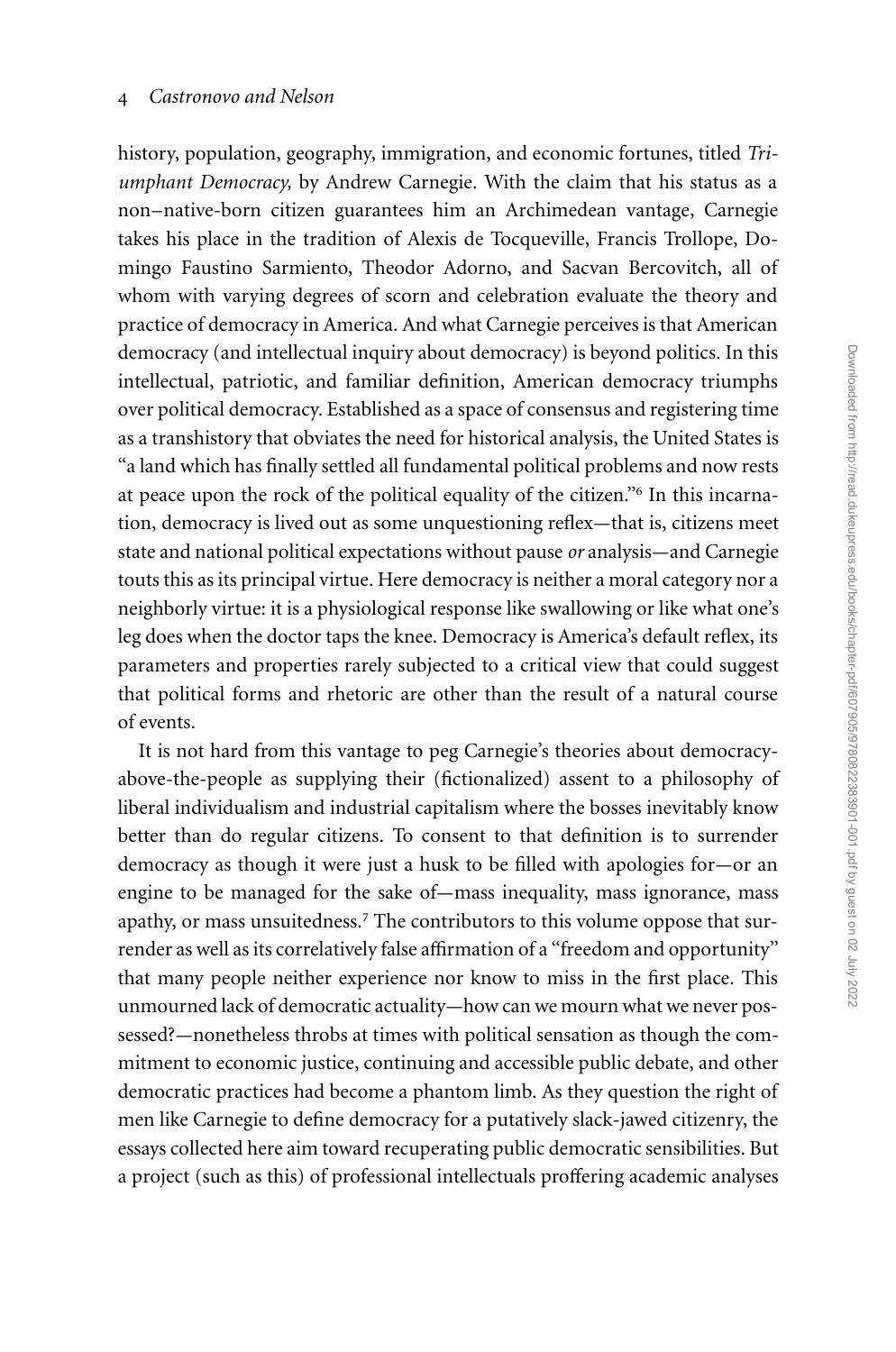may be structurally closer to Carnegie's position than to that of the ''mass.'' In the context of a growing desire within humanities academia to be more publicminded, engaged, and relevant, some of the contributors to this volume turn a self-critical eye toward their own ongoing professional-managerial culture investments in "raising" public sensibility and "fixing" democracy rather than taking (an often far less grand) part in democracy's developing politicization.

Rather than being reluctant, cynical, or embarrassed about the possibilities of democracy, contributors to this volume insist on its often unrealized and even radical promises. The authors of these essays argue that any understanding of democracy will inevitably be an incomplete position in a much larger dialogue in short, that democracy is a process and not a definition. Understanding democracy as simultaneously a debatable sociopolitical praxis and a theoretical horizon is central to repoliticizing its meaning and recuperating the idea of the political for all its practitioners.

If political theorist Sheldon Wolin's germinal formulation of politicalness— ''our capacity for developing into beings who know and value what it means to participate in and be responsible for the care and improvement of our common and collective life''—was overly optimistic in its tacit idealization of the common, it has been helpfully supplemented by political theorists like Bonnie Honig and William Connolly, both of whom gesture toward the recuperation of democratic politicality as a practice of functional disunity.8 Each critic differently highlights aspects of political practice and theorizing that idealize a system of action or inquiry that will effect some kind of national/communal unity, a unity that would mark the end of political work. Differently from Amy Gutmann and Dennis Thompson's supplemental formula of ''democracy *and* disagreement,'' Honig and Connolly posit democracy *as* disagreement, a political process where "resolution" should only ever be conditional and temporary.<sup>9</sup> They thus reverse the negative valuation given to disagreement and politics in both political theory and public culture, insisting that what we have been trying to "solve" and even end on behalf of democracy is precisely its best and most vital aspect.

In Honig's and Connolly's arguments, the enabling condition for radical democracy is the ongoing cultivation of disagreement and difference, a reconceptualization of democracy as a more open-ended practice of, in theorist William Corlett's phrase, "community without unity."<sup>10</sup> Not aggregated around a single conceptual or consensual point, the cleavages of disunified community create multiple sites of address that do not feel compelled to speak *for* each other or speak *to* each other by sacrificing the historical accents of specific cultural idioms.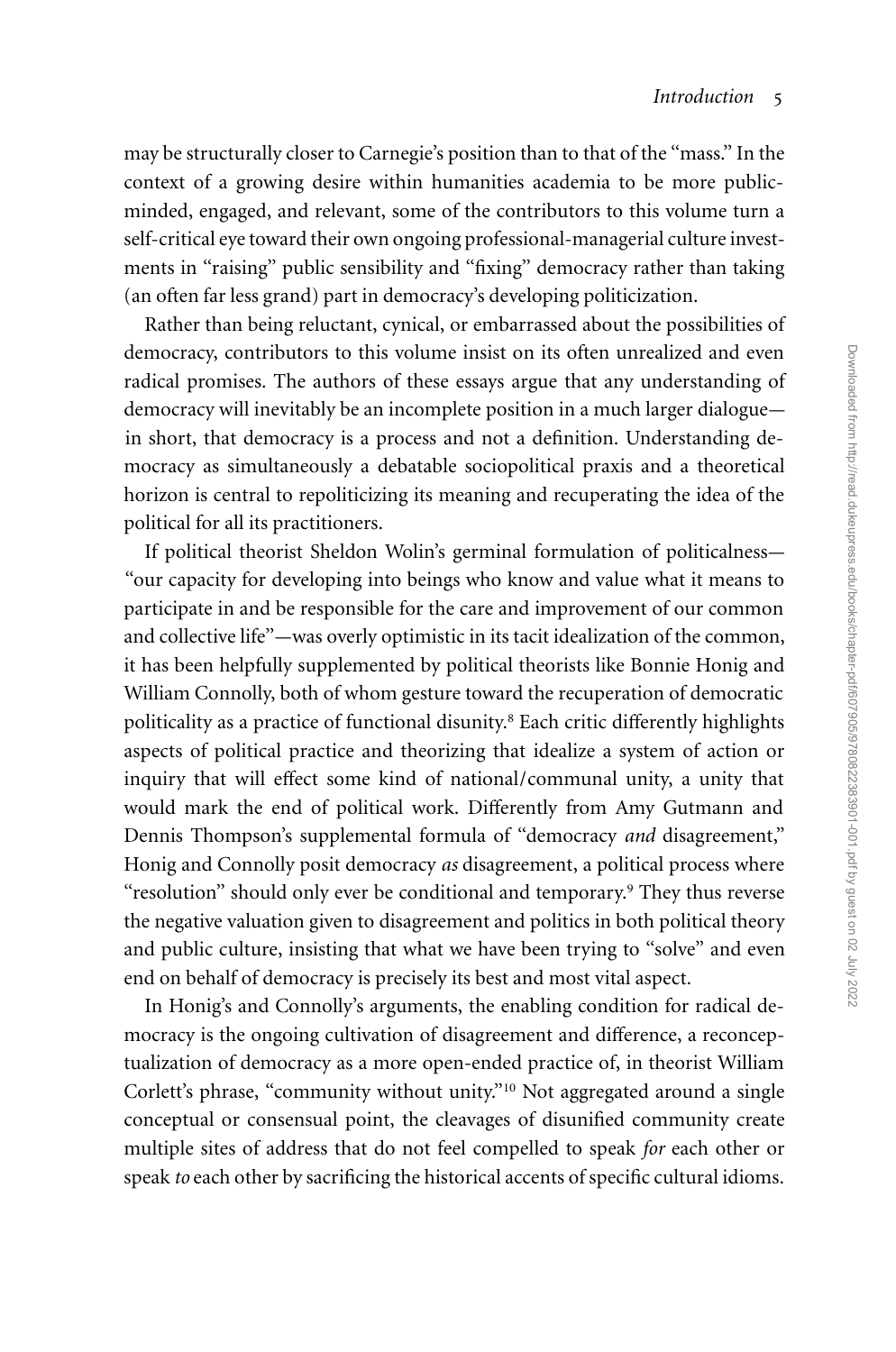Not controlled by a single national consciousness, such a community *does not need* to repress the fractious materials that threaten the organization of community. Community without unity allows the uncanny citizens that Priscilla Wald sees inhabiting the United States to lay claim to representation.<sup>11</sup> Corlett thus urges, in a way that echoes Putnam's legitimate concerns, that we ''use *community* without teleology" to create a life- and politics-enhancing commitment to what is not bound in our human relations by the rational and the instrumental, one that takes greater account of ''accident and chance,'' play, unreason (*déraison*), and the human possibilities for extravagance together in a way that does not make a political or social "unity" its goal.<sup>12</sup>

### other political fantasies

What falls outside the governing structure of reason may be our fantasies about what a materialized democracy would entail in terms of intellectual communication, pedagogy, familial and workplace structures, public space, sexual possibility, and identity practices. If we accept that the best energies of democracy are nonformal, the project of rethinking and reworking democracy seems difficult and scary. But it is possible to see that the terms of "difficulty" are generated by the formal rational system of law, procedure, and administration that manages political possibility, framing—perhaps falsely —what lies ''inside'' and ''outside'' democracy's purview. Rather than shy away from such supposed ''inconvenience," "unruliness," and "unpredictability," a cohort of theorists have embraced concepts of democracy that refuse to take a preprogrammed shape as teleology. Instead, these theorists, working in interdisciplinary and international conjunctures, suggest that we might pattern democracy through the terms of affect, desire, unpredictability, and contingency.

C. Douglas Lummis in *Radical Democracy* seeks to correct critics, political thinkers, and policymakers who misrecognize democracy as the reasonable operation of the free market, nation-state allegiance, or other institutional affiliation. ''Democracy is better described not as a 'system' or a set of institutions,'' writes Lummis, ''but as a state of being and that the transition to it is not an institutional founding but a 'change of state.' "<sup>13</sup> This slippage between governmental state and metaphysical state, between state and state of being, opens up the subject of democracy itself, identifying democratic energies as questions of affect and feeling, unofficial contacts and random encounters, and episodic rituals and informal narratives—as well as traditionally recognized formal political practices.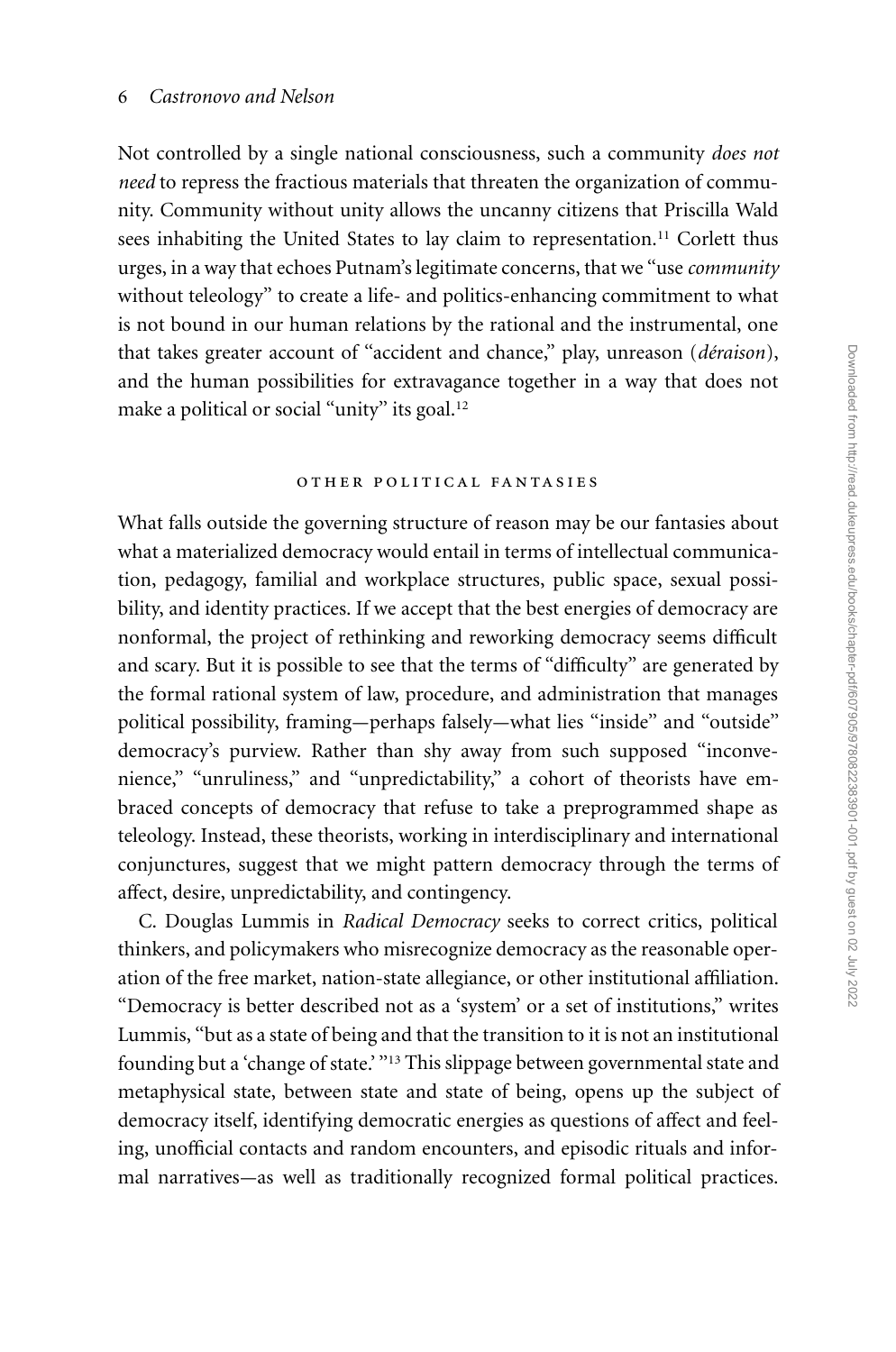Likewise, Chantal Mouffe dissociates democratic subjects from the narrowness of a legal status (such as citizenship) defined by the state. This reworking of the Tocquevillean formula so that all subjects are not exhausted by citizenship creates democracy as an open proposition always under construction where debate, dialogue, and contestation are continuous. ''Radical democracy also means the radical impossibility of a fully achieved democracy," writes Mouffe.<sup>14</sup> If democracy is indeed under construction, it is best conceived as an undertaking that proceeds without a single set of blueprints. While an overarching vision would no doubt hasten completion of a ''democratic'' edifice, this project does not imagine politics as a single structure but as a host of habitats that combine, intersect, clash, and recombine in unexpected ways. Attending to structures of feeling and noninstitutional forms of political life reveals democracy as a messy prospect—the trick, as these various theorists suggest, is to resist the compulsion to clean up the mess by deadening the vibrancy or reducing the complexity of human political interactions.

Democracy can thus seemingly produce a bit of *mise-en-abyme:* in democracy, writes Claude Lefort, "the locus of power is an empty place, it cannot be occupied—it is such that no individual and no group can be consubstantial with it and it cannot be represented."<sup>15</sup> The presumed risk, clearly, is that democracy tends to dematerialize under such accounts to the point where its real-world potential melts into air. At one moment, the unfocused aspect of power suggests democracy as a mirage, its appearance forever vanishing over the political horizon. At the next, democracy resists mediation or abstraction and can only be a direct experience that precedes the moment of representation. But what if our concern for form is the mirage? Even if its power is dispersed and its form remains open and indeterminate, democracy takes up space—psychically as well as politically and socially. As the authors in this volume argue, practices of democracy produce emotion and thought, inflict pain and healing, engender memory and amnesia, and organize and limit community as well as political action. And this sort of democracy has material effects on subjects and citizens.

A commitment to loosening the formalist rendition of democracy does not mean we are reaching for some impossible formlessness as utopian alternative. Even the mirage—the empty place of power—takes a certain form, however hazy. Form is inescapable, both in terms of the larger structures that support, administer, and hinder political action as well as the larger processes that create political actors. Indeed, it is this latter set of processes that target subjects in their most intimate recesses. One useful reading of democracy reminds us that, from its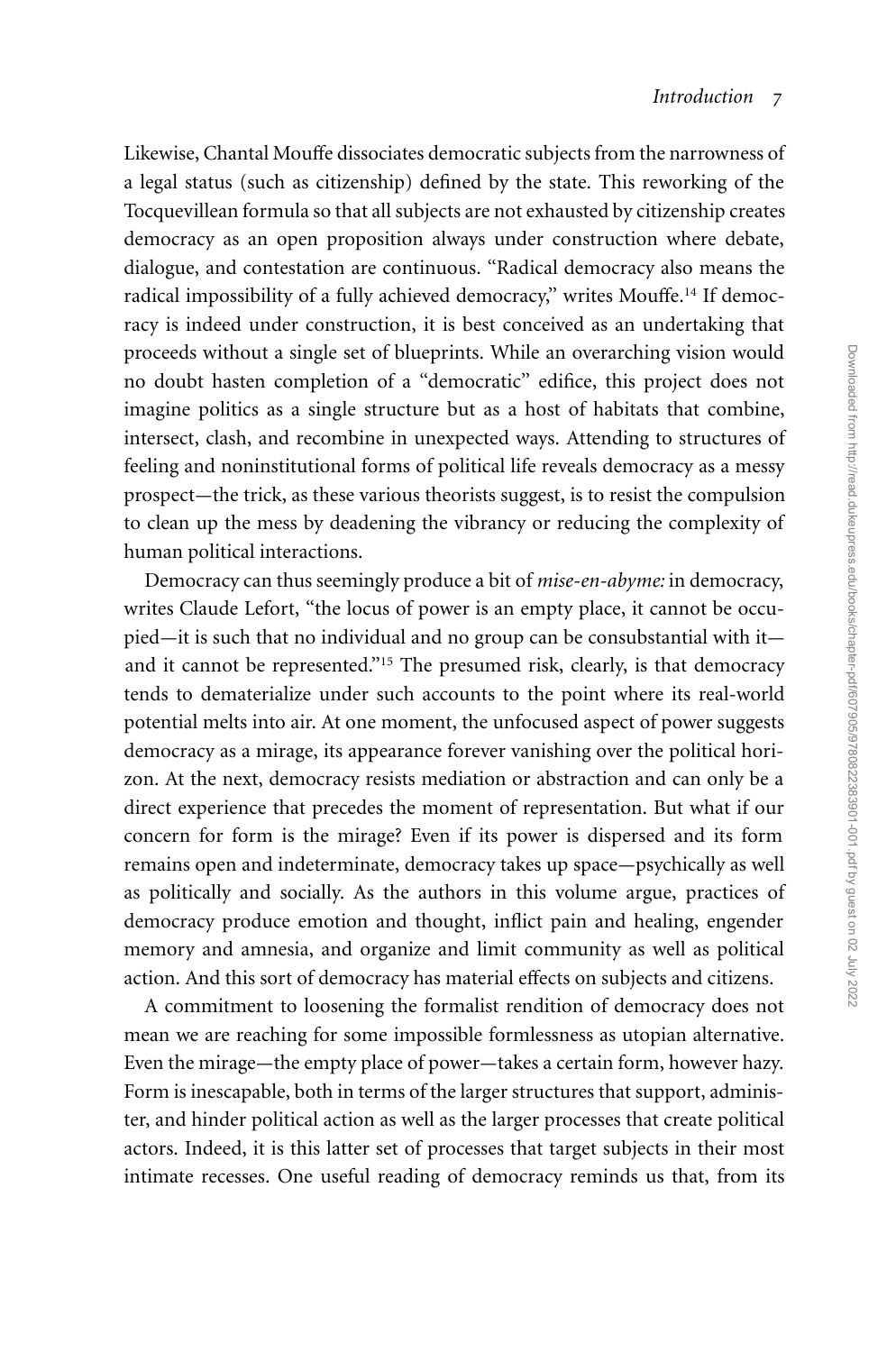production of the citizen to its mobilization of collective power, any institutionalized practice of democracy serves as a technology that operates on, recognizes, legitimizes, and circumscribes—that is, forms—political actors. How does democracy organize politics into manageable or knowable formations? To what extent does democratic subjectivity require subjection? These questions concern political theorist Barbara Cruikshank: ''Although I am deeply sympathetic to the project of radical or participatory democracy, I am skeptical that such a project presents an answer to questions of power, inequality, and political participation. Like any mode of government, democracy both enables and constrains the possibilities for political action." Citizenship functions as a technology that offers opportunities for participation in governance—provided that actors consent to occupy the calculable, governable space of citizen. Democracy-in-practice trades on various degrees of coercion and liberty. "The citizen is an effect and an instrument of political power rather than simply a participant in politics,'' writes Cruikshank.<sup>16</sup>

Insight into the effects of democracy, then, demands a material sensibility of power broader and more diverse than that implied by a materialist analysis of class. This introduction, like the essays that follow, stakes approaches that register the political as a multidisciplinary (even antidisciplinary), dense terrain of representation, psychology, aesthetics, sexuality, media, and so forth. Democracy, no matter how liberating a project, can never free itself of this terrain; democracy always remains impacted with antidemocratic residues, no matter how good citizens feel about their present or how effective amnesia has been.

# democratic vistas

This is what *Materializing Democracy* will not do: we will not describe democracy in the terms of total freedom, good leadership, nationalist cant, protective institutionalism, rational rule, happy communitarianism, rigid formalism, transcendental formlessness, smug liberalism, or First Worldism. Instead, the contributors treat democracy as a constructed category in order to understand what conditions of thought and practice make it more and less possible, more and less livable, more and less emancipatory.

In reopening the question of democracy in this particular way, the essays in this book sidestep the temptation of formulating questions for the clean answer. Instead they pose a complex and open-ended investigation, which might be summarized as responding to what appears as a fairly simple question: *What*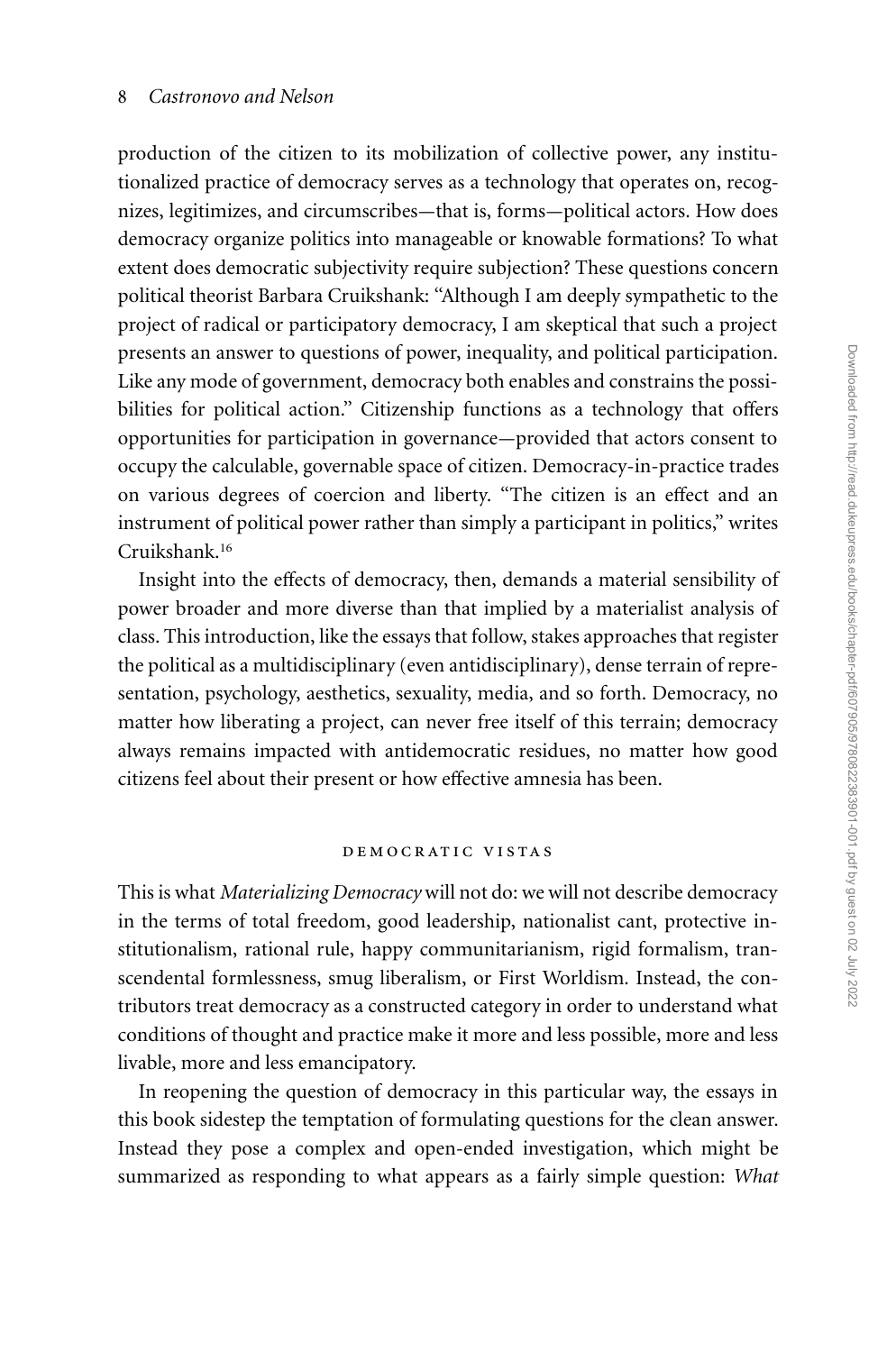*makes democracy matter?* This volume adds to the conversation about radical democracy and its (forestalled) possibilities and, in particular, focuses for literary and cultural studies some critical convergences that interrogate the following:

- —The tendency of democracy to become nonpolitical either by returning to foundations that are assumed to be beyond contestation and thus *pre*political or by searching for new consensual spaces that are emptied of debate and are thus *post*political
- —The ambivalent relationship of democracy to formalism, especially in terms of legal apparatuses invested with the power to make citizens both appear and disappear (this does not mean, however, that democracy lies just over the horizon in zones of formlessness)
- —The convergence of political and aesthetic apparatuses in popular representative praxis, engendering cultural practices that shape democratic memory and its loss
- —The structures of enfranchisement that depoliticize citizens and install subjects as the investments of professional-managerial culture
- —The relationship of affect and democracy, examining how forms of democracy are lived and felt with particular attention to the modes of feeling that enhance, sentimentalize, spiritualize, or block democratization
- —The relationship of intellectuals to democracy and tensions between theoretical and practical approaches to democracy that emerge from this relationship
- —The issue of what cultivates intellectual alienation and public disconnection from a sense of entitlement to political engagement

Two main lines of inquiry collate these concerns. In the first, the essays gathered here seek to understand the felt importance of democracy. This project entails examinations of the forces that make democracy matter to people in their day-to-day lives. Democracy is translated with varying degrees of success not just governmentally but also at more intimate levels of consciousness, feeling, and body. The idea (and ideal) of democracy transmutes into tangible (inter)personal effects and no less tangible dreams and nightmares. What histories and injustices make us want democracy? And at the same time, we need also to question the sources of prestige, privilege, and entitlement that dispose us to be indifferent toward the development of democracy. The critics in this volume, working from multiple and often colliding perspectives, problematize and pluralize democracy's histories and possibilities, its significance for politics and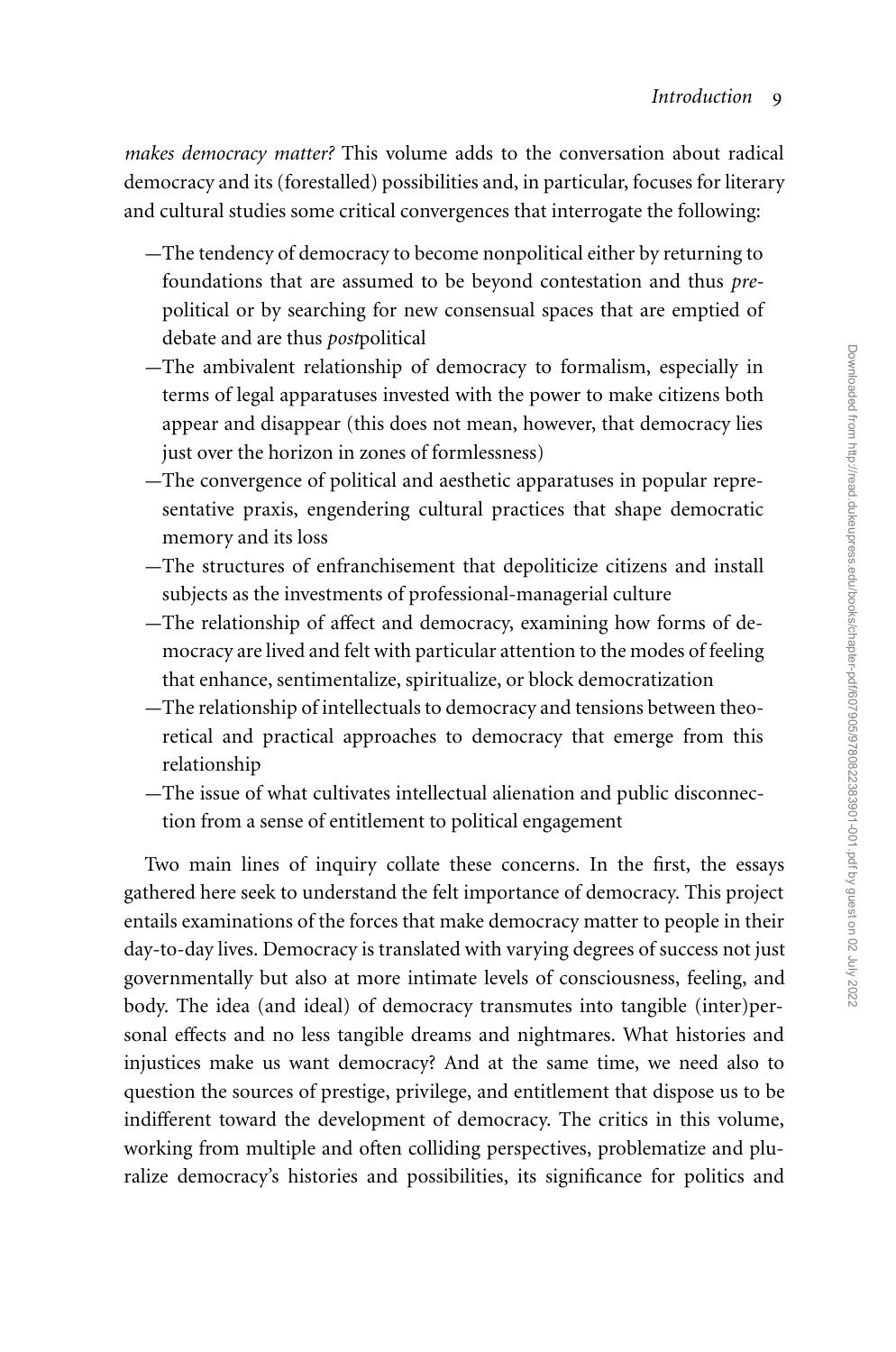human freedom(s). The intent of this critical project is not to invalidate democracy. Quite the opposite: by making explicit and reexamining assumptions about equality and fairness that too often work toward opposite effects we hope to strengthen commitments to the messy, ongoing political work of democracy.

In its second line of inquiry, this volume gives shape and historical texture to the materials of democracy. It studies how democracy is made material materially feasible and materially important and worth struggling for. This arena of examination insists on reading ''matter'' in a quasi-empirical way, as a sensuous category of thought, experience, and feeling or as an embodied practice. Political theorists have a well-developed critique of the relation of capital to democracy, but few have analyzed from a radical vantage how the cultural products of capital have or might work toward (re)building democracy. How central are materials such as public space, novels, advice manuals, celebrities, mass communication technology, classrooms, or prisons to the building of democracy? To think about the diverse ways that democracy matters and can matter is multiply to attend to the bodies, physical spaces, and lost memories that have witnessed the appearance and disappearance of democracy's manifestations.

Descriptions of democracy typically run along two different axes: one is plotted with specific reference points attentive to history and cultural difference and the other with more abstract, timeless coordinates. As this *demo*graphic storyline goes, material reality and empowering sociopolitical vision will converge at some future juncture that witnesses the earthly realization of an ideal political form. But these lines have yet to meet—and they never will—because of constitutive tensions between and within the material and the democratic. The essays in this volume stop trying to force that convergence, stop feeling sorry about its deferral, and turn to different ways of working at and thinking about democracy for the here and now. In counterpoising *materializing* democracy to *theorizing* democracy, then, we are not motivated by the hope that such a move will suture the unmatched edges between the ideal and the real, general and local, universal and particular, homogeneity and heterogeneity, equalization and equality, social harmony and dissensus, and cohesion and mess. Instead, these essays work to break apart the "self-evident" intelligibility of these binaries and agitate for new configurations of democratic possibility.

The project we are outlining here does not reject the customary aims of democracy theory but rather recoordinates them. Even before 1789 or 1776 broad declarations of general principles have been in vogue, and yet rarely have these historical expressions of theoretical equality translated into hard-and-fast pol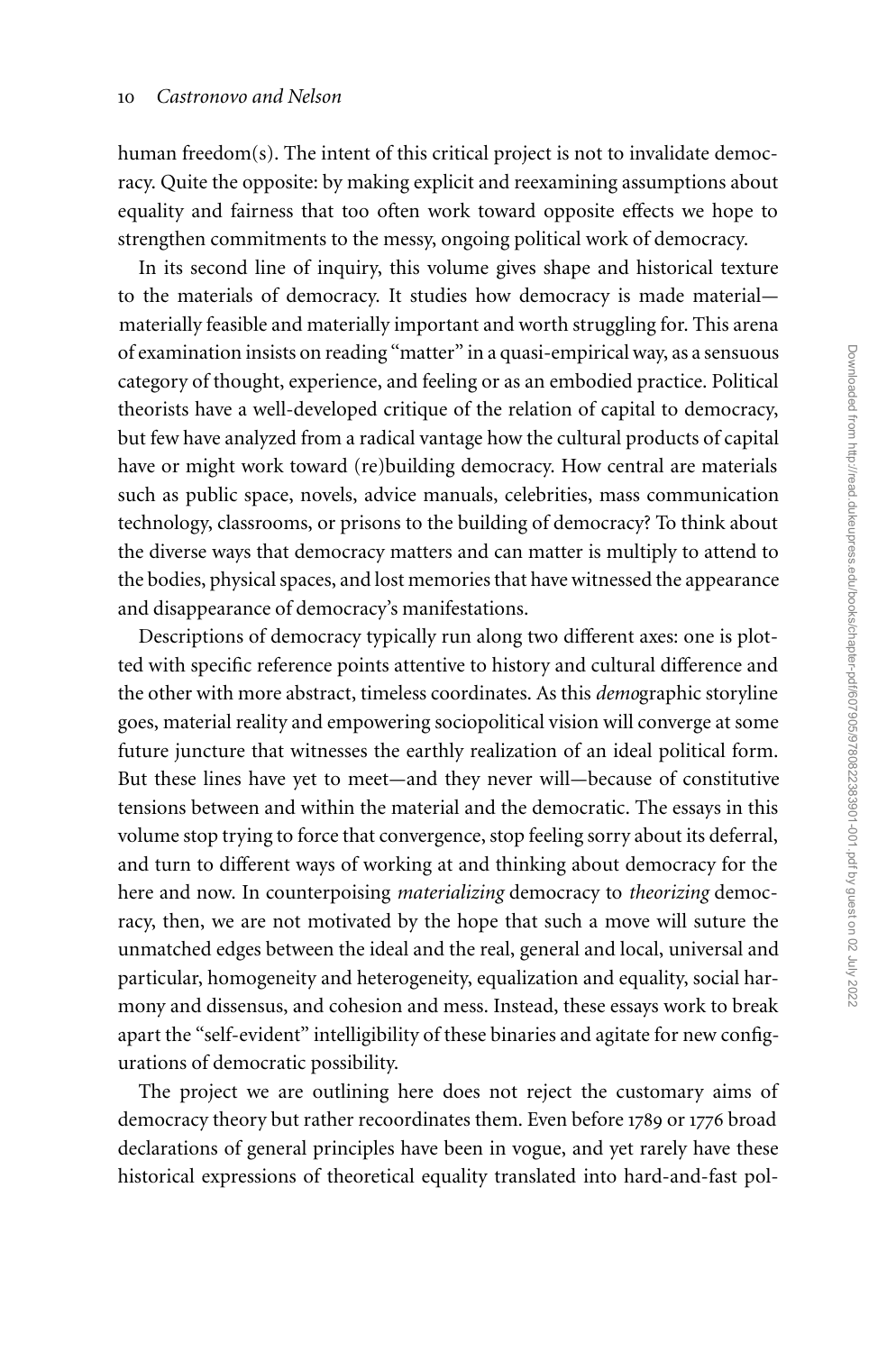icies that do the work of developing self-governance and generalizing political freedom. Indeed, the rhetoric of equality—"all men" or even "all persons"—has subtended theoretical dispositions to override the political identities of subgroups and subalterns that compromise this "all." The vagueness of much democracy theory with regard to its human interactants is, in Bruce Robbins's view, a habit mined with political danger and pragmatic costs: ''[We] do not know how to argue for the democracy we want without mobilizing an image of the public so hazy, idealized, and distant from the actual people, places, and institutions around us that it can easily serve purposes that are anything but democratic."<sup>17</sup> Too often in thinking about alternative democracies, theorizing means getting too much distance from both history and politics. Too often we appreciate the vox populi from the safe distance of a corrective schema that soothingly allows us to forget the dissonance, discordance, and disagreement that structures democratic polity.

We want to underscore without cynically giving up on radical democracy the ways that democracy is built out of direct *and* mediated uses of power and knowledge. Its various forms recognize and will not transcend historical conditions. Democracy's inability to exist outside of the concrete circumstances, events, and human particularity that cannot be subsumed under (or sanitized through) general accounts or descriptions literally disestablishes democracy *as* theoretical. Yet democracy's tenacious hold on the visceral and the contingent does not extend so far as to render it antitheoretical. Insofar as democracy describes a world that does not exist, it needs to take the form of theoretical narrative somewhat like a fantasy or counterfactual reality that we struggle to realize. But, as a material practice, democracy works toward actualizing the parameters and principles we theorize for it.

Democracy can't be imposed by model, and intellectuals shouldn't mistake their analytic ''success'' with the (antidemocratic) dream of fixing democracy for the rest of us. To confront this desire is to begin analyzing the psychopolitical dynamics and the repressed realities and histories of the ''democracy'' we live in. So familiar that the national collective body always already seems to know what it is, but so unfamiliar that America's desegregated bodies (women, queers, racial minorities, South American and Asian immigrants, the underclasses, etc.) dream more than encounter its realization, democracy takes on the structure of the uncanny. Framed by constructive histories we can't seem to remember, and by crimes we cannot forget, democracy involves cycles of repression and obsession. This is not a theoretical postulate but a real problem, because in order to begin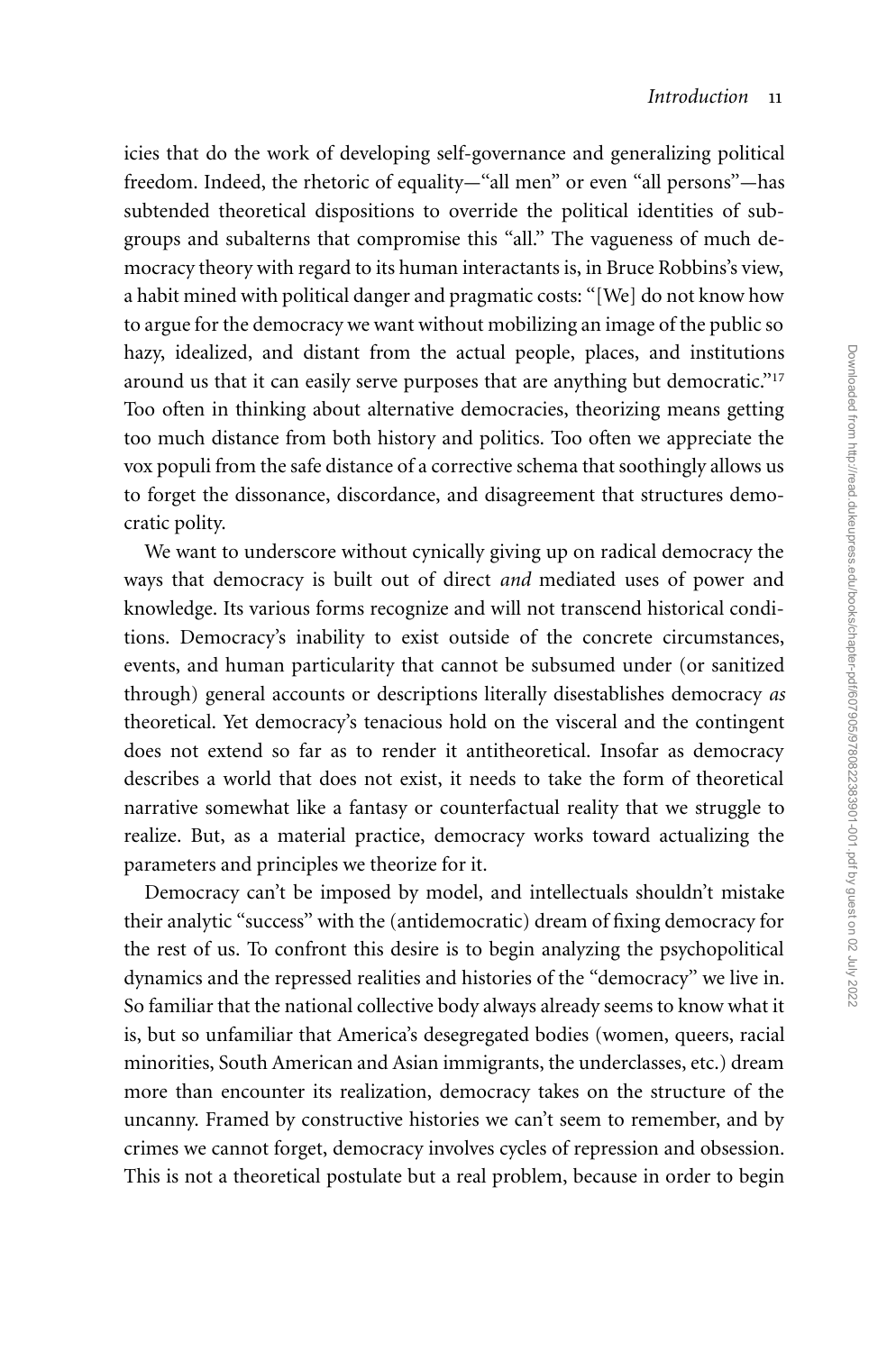acting on commitments to equality, fairness, justice, and freedom, this argument would suggest that we have to make conscious and work through our desires for and fears of democratic politics. And it is a problem of the real as well: on one hand notions of realpolitik, backed up by data and empirical estimates, limit citizens' understandings of democracy to what has been attempted before; on the other, members of the polity fail to face up to what really happened—''removal,'' internment, and slavery—in the past.

This volume thus gears itself toward understanding both the material effects of U.S. "democratic" political psychology and its dreamwork, the compensatory fantasies brought on by antidemocratic conditions that come to stand in as "democracy." How historically transparent and psychopolitically straightforward are desires for freedom and equality? In what ways do seemingly unrelated investments in familial and ''private'' practices alternately (or simultaneously) make possible and forestall wider democratic possibilities? How deeply attached are we to relationships of (our own) powerlessness within democracy?

The supposed futility of democratic critique is a specific malady of contemporary academic culture. So routine is this accusation that it is hard not to start wondering about the compulsive nature of the professoriate to bow its head, proclaim its worthlessness, and accept such allegations as true. To that end, the essays in this book mark a particular moment in humanities academic thinking on the subject of democracy, its radical possibilities for changing our worlds both inside and beyond our immediate work spaces. Interdisciplinary movements in academia have combined with the institutional entry and academic development of oppositional identity politics like race, ethnic and postcolonial studies, women's studies, and queer studies in ways that have radically changed the discourses, members, and operations of the university. Such changes, too often token in nature, are nonetheless susceptible to backlash and retrenchment. The contributors to this volume grew up as professionals in this institutional generation, and from it they respond to debates about the role of the humanities in articulating the duties and promoting the values of citizenship. In the decades leading up to the close of the twentieth century, polemics ranging from E. D. Hirsch's *Cultural Literacy* to Bill Readings's *The University in Ruins* have stressed the connection between the disciplines of the ''liberal arts'' and the discipline of the nation-state. From a host of materials ranging from popular icons and celebrities to ''highbrow'' texts of democratic theory, the essays gathered together here assemble an archive of democracy that coordinates readings of citizenship along different levels of culture (high, low, middling, and regional). Their scope implies an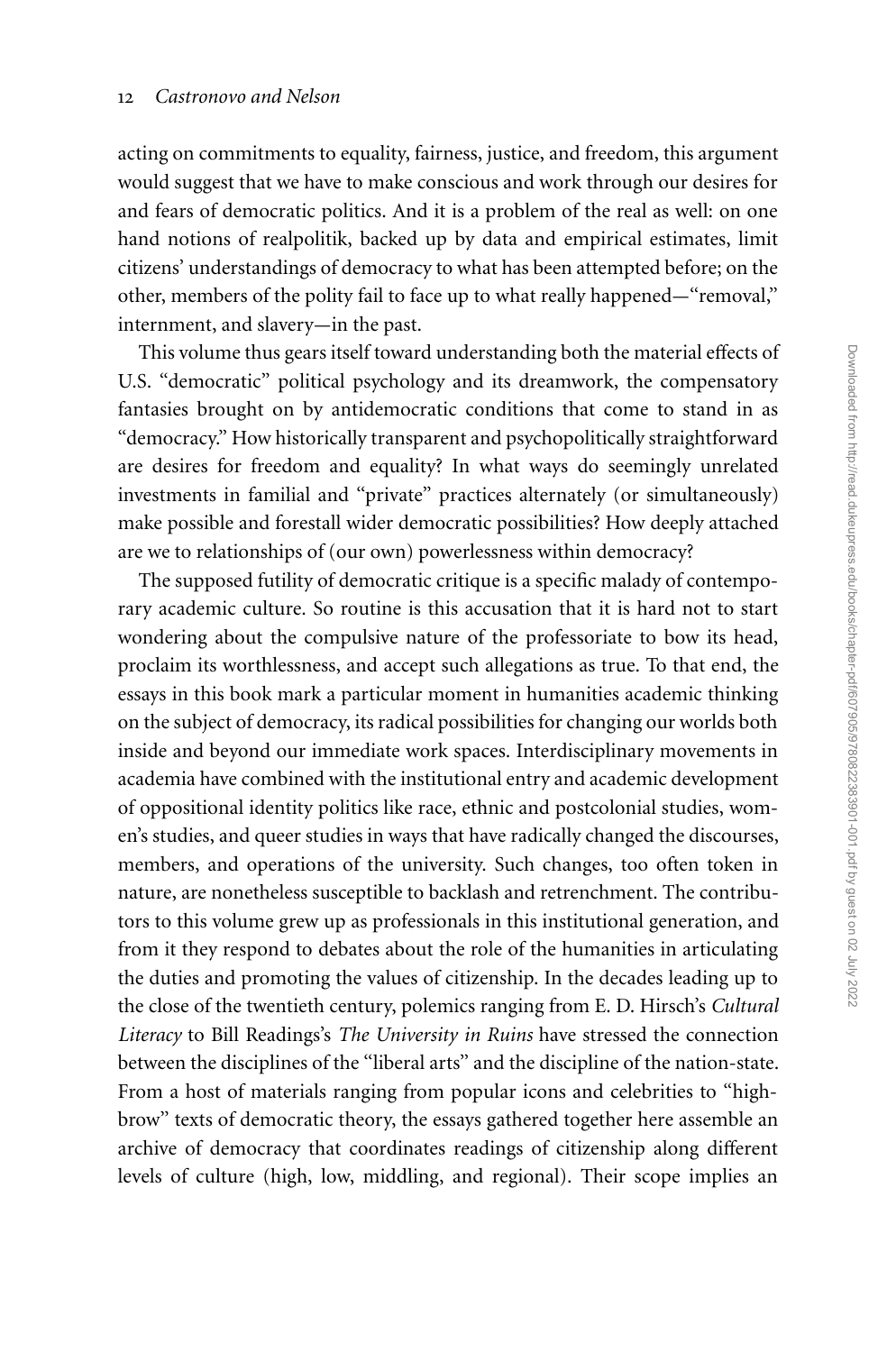archive open to the public. Alexis de Tocqueville and Ralph Waldo Emerson appear in these pages, but Will Rogers, Monica Lewinsky, Princess Diana, and other figures who shape and are shaped by public imaginations are just as significant. These essays reconsider the academic and political arenas within which intellectual work takes place, and they look to other spaces for rethinking and reworking democratic possibility. Even as they ask what sort of material or practical approaches to politics are outlined and imagined by this cultural archive, they also ask if this cultural archive can provide, in Judith Butler's terms, a contingent foundation for democratic rearticulation.<sup>18</sup> That is, although we raise questions about the adequacy of this archive to help in actualizing radical democracy, we insist that the culture of democracy —which for the essays in this volume includes musicals, slave narratives, undergraduate classrooms, radio broadcasts, managerial practices—is indispensable to historicizing and mapping heterogeneous political possibilities.

*Materializing Democracy* asks how we can self-critically and critically regroup in ways that will help expand our own commitment to, ideas about, and tolerance for democracy. And there are some precise components to this critical project and our aim to make democracy matter more now. We are asking questions that address our inability to narrate democracy's shadow histories and speak forthrightly about our complex fantasies about it. Why can't we make democracy face up to the material? Why can't those of us dedicated to democracy risk having fantasies about the material without fearing this exercise of imagination as a disavowal of radical politics? That is, are projects that envision the equitable distribution of social resources (such as justice, decision making, claims to representation, and access to dialogue) anything more than fantasies? And if such projects are to remain unrealizable, what is the status of fantasy within the field of the political?

#### cross-conversations

In addressing the questions stated above, the essays gathered in this volume tell different sorts of stories. Some of these stories are more narratival than others; others assemble nonliterary archives; still others emerge from an intimate relation to experience. Yet they all share commitments to narrative as material practice. Neither a maneuver to retain aesthetic categories nor a bow to a postmodern world where anything goes, a methodological focus on narrative references politics as a complex set of stories that recuperates material that tradi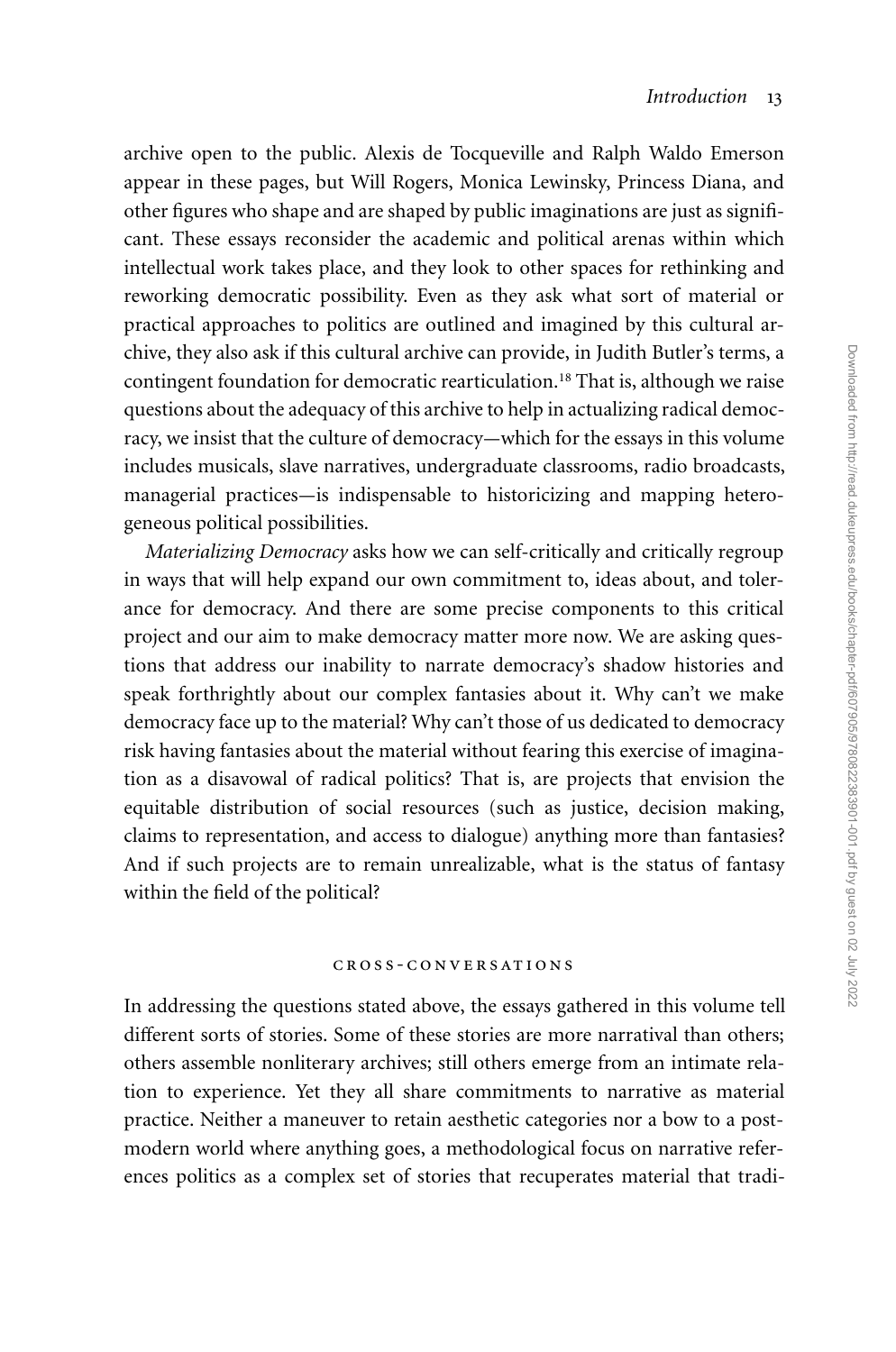tionally has been relegated to putatively nonpolitical spheres, housed under ideologies of the domestic, sentimental, spiritual, or personal. Narrative is, first of all, the stuff that too often gets left out of politics. Categories like citizenship, mechanisms like representation, and values like consensus often appear without any prehistory, as though there were no stories of power that stood behind such norms. We insist, however, that there is no way to engage democracy except through such categories, mechanisms, and values that stand in for a densely complex history of material relations that had to be first smoothed out, ignored, forgotten, or sorted and hierarchized in order to proclaim a particular version of democracy as a normative value.

In addition to recuperating excluded material, the understanding of democracy as narrative practice loosely implies a methodology that avoids routing all stories into metanarratives of liberal consensus or social contract. Instead, narrative is always provisional, never settling into ossified forms or incontrovertible precedents. For even as narrative suggests a fuller history than can be supplied by mere political categories, it also invites revision. Under these terms, stories—like a vibrant sense of the political—are constantly evolving and are subject to popular revision and rife with transformative potential. Stories represent, document, and, most important, reconstruct reality. Democratic politics hinge on this same attitude toward sociopolitical reality. Just as narrative reorders events and tinkers with and transforms circumstances, we need a politics that can think about the justice, equality, mutual respect, and all the other democratic prospects that in our current sociopolitical reality are "mere utopia."<sup>19</sup>

Donald Pease returns to one of the foundational narratives of American democracy. In his reading of Tocqueville, Pease finds that this originary pattern tends powerfully to devolve into antipolitical fantasy. Tocqueville's *Democracy in America,* he argues, is beset by ''negative hallucinations'' that induce Tocqueville and a host of contemporary political commentators *not* to see actually existing material conditions that compromise democracy, and thus also to miss more radical democratic energies. In this unreal but widely accepted reading of U.S. culture and political institutions, American democracy is retrofitted with an aristocratic sensibility for cohesion that mutes the importance of civic unpredictability and deep social cleavages.

Behind the ritualistic story of ''democracy in America'' lies a much less talked about story of unfreedom that routinely makes use of imprisonment, solitary confinement, and the death penalty. Joan Dayan confronts this contradiction head-on by examining the legal genealogy of slavery that remains in force today,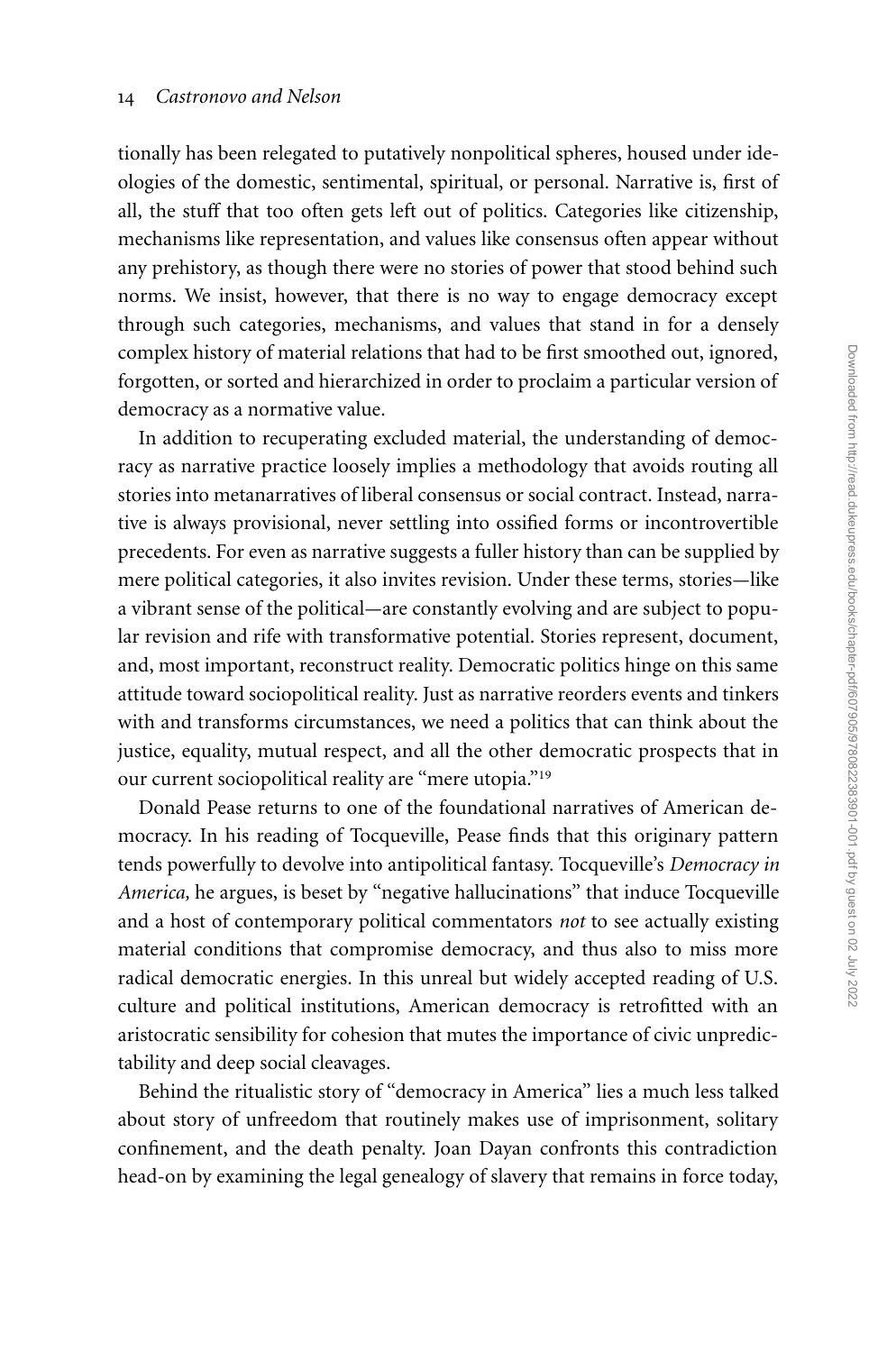stripping away the personhood of modern prisoners. Moving from medieval codes to contemporary legal decisions, Dayan pays close attention to what she calls the legal sorcery of the law—that is, the supernatural power of the state to make living citizens into civilly dead subjects—and its role in underpinning the formal operations of justice. This interest in rituals of exclusion also motivates Richard Flores's study of cultural imperialism along the Texas-Mexico border. U.S. democratic nationalism, Flores suggests, has long imagined Mexicans as prosthetic limbs ("wetbacks" and "braceros") to booster an anemic economy. Through readings of John Wayne's *The Alamo* and talk radio paranoia about the official currency of Spanish in El Cenizo, Texas, Flores reveals how the production of racial, linguistic, and cultural difference limits participation in democracy's public sphere.

As Dayan and Flores outline the gothic effects of democratic exclusions, Russ Castronovo starts by unpacking nineteenth-century fascination with the occult. He maps how constructions of "the soul" create a kind of political morbidity, setting depoliticized limits for the very political conditions in this world. Reading various manifestations of the occult from clairvoyance to slave superstition as activities of political theorizing, he reveals how heavenly visions of spiritual equality mask the inequalities of an abstract public sphere. The importance of the soul did not die out in the nineteenth century: contemporary defenses of higher education are haunted by notions of spirituality that threaten, as Castronovo contends, to erase the privilege and hierarchy reproduced by humanities discourse. Like Dayan, Flores, and Castronovo, Lauren Berlant suggests the dead as a point of political cathexis, but her point of connection is different from the socially dead or civilly dead persons of the previous essays. Interrogating the political forms that produce persons and non-persons, Berlant takes up two pedagogical mechanisms that have historically supported the liberal fantasy of a redemptive national future: the expansion of the vote (here specifically woman suffrage) and public fantasies that surround the dead-too-soon celebrity. Celebrity worship offers a model of citizenship fused to a popular death wish. Here, Berlant sees the triumph of women's politics, "the politics of a higher viscera" guiding what she terms ''the new formalism of liberal citizenship.''

If Berlant attacks the pacifying inclusive politics of liberalism for their deadening effects, Lisa Duggan exposes neoliberalism's growing addiction to exclusion in the name of liberalization. In the literature of the Independent Gay Forum (igf), Duggan charts the emergence of centrist gay politics that seek to shrink rather than expand the public sphere. By locating the IGF proponents along a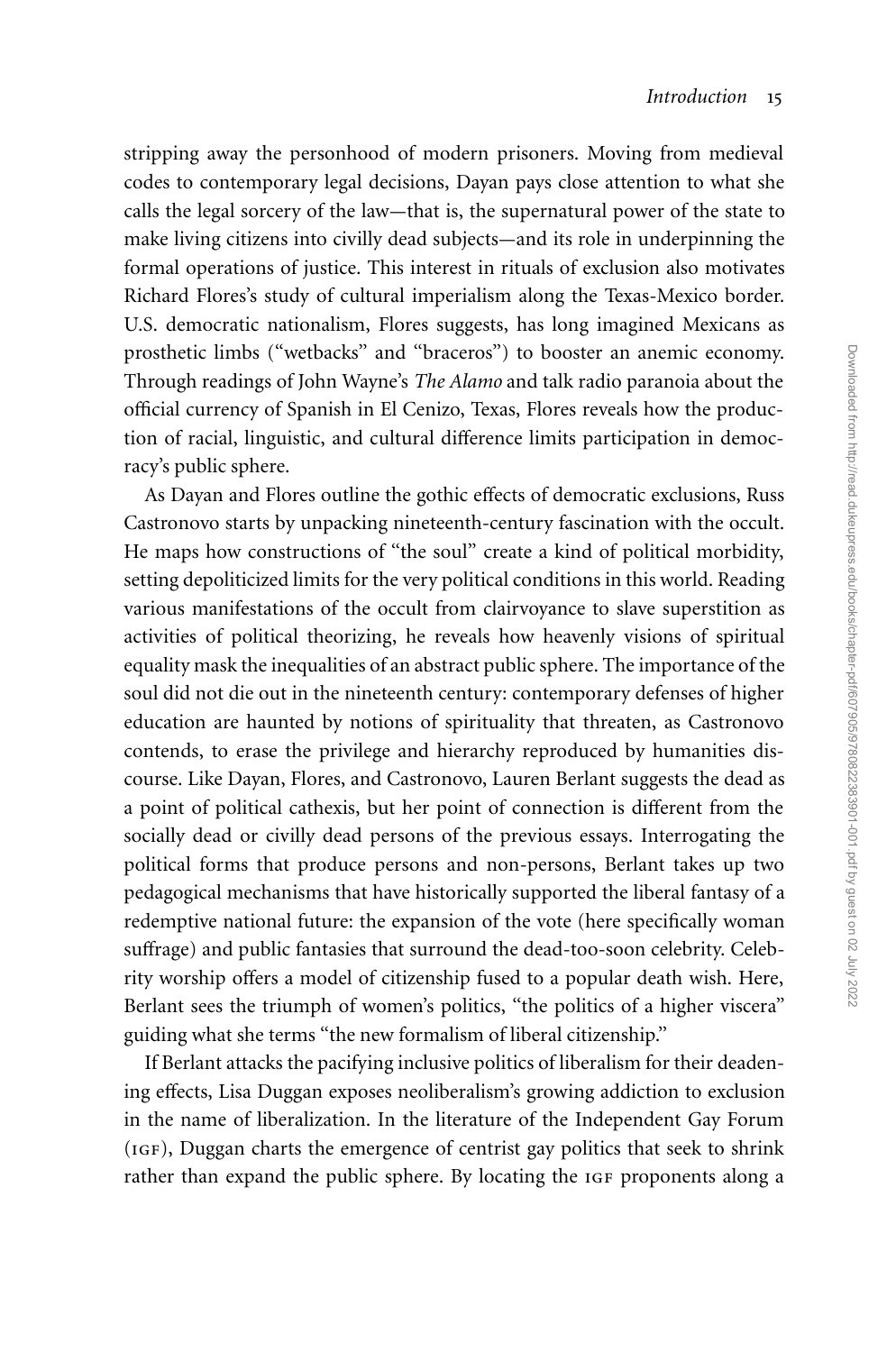trajectory of gay activism from the 1950s to 1990s that has steadily flowed toward the mainstream, Duggan outlines serious possible consequences in the tendency of sexual political rhetoric to scale back its claims for equality and freedom to privatized spaces and nonpolitical forms. Chris Castiglia, somewhat differently, investigates the possibilities of private affect for reinvigorating persons left cynical by the U.S. government's false promises to and betrayals of its citizens. Turning to the musical's dramatization of interiority, such as the confession and the crush, he reevaluates and opens up scenes of sentimental privacy to public engagement. He looks to scorned citizens, notably Hester Prynne and Monica Lewinsky, as subjects who theatricalize emotion to ground a radically democratic impulse to replace heteronormative, abstract commitments with local, deeply felt forms of trust.

Whereas Castiglia's essay is concerned with the regenerative possibilities of the musical as political theater, Dana Nelson stresses the need to link democracy to counteraesthetic modes of representation. When we try to make democracy manageable or coherent, as she suggests Emerson does in *Representative Men,* we close down its capacity to produce disagreement and difference, which, however unpleasing or unsightly, are indispensable to real democratic vitality. Nelson instead argues that we take our cue from Rebecca Harding Davis's post–Civil War novel *Waiting for the Verdict,* which prefers open-ended conflicts to virtual forms of democracy. Democracy, in short, is difficult to represent, and may well not be amenable to representative substitution. Wai Chee Dimock's essay suggests that one reason for this difficulty is that it is hard to imagine a nonabsolute space in which rights, justice, and equality can materialize in ways that will allow for negotiation. By breaking down the idea of space to the level of its epistemological assumption and turning to Einstein's specific rejection of Kantian ''absolute space,'' she opts for a relativist model of rights. As her essay explores the interstices of law, science, and local-color literature it visibly demonstrates that the ethical implications of the search for justice cannot be limited to the structural coordinates of a single formal domain.

Michael Moon invokes a different kind of attention to space in his case study of Will Rogers, the Cherokee cowboy philosopher who used his comedy and commentary routinely to contest the absolute spatiality of the western frontier. Moon examines how Rogers's apparently apolitical career moves from vaudeville and newspapers to the entertainment industry of radio, film, and television was in fact an improvisatory diplomacy, a subtle use of new media to carry on Native American diplomacy by other means. His essay combats the institutional am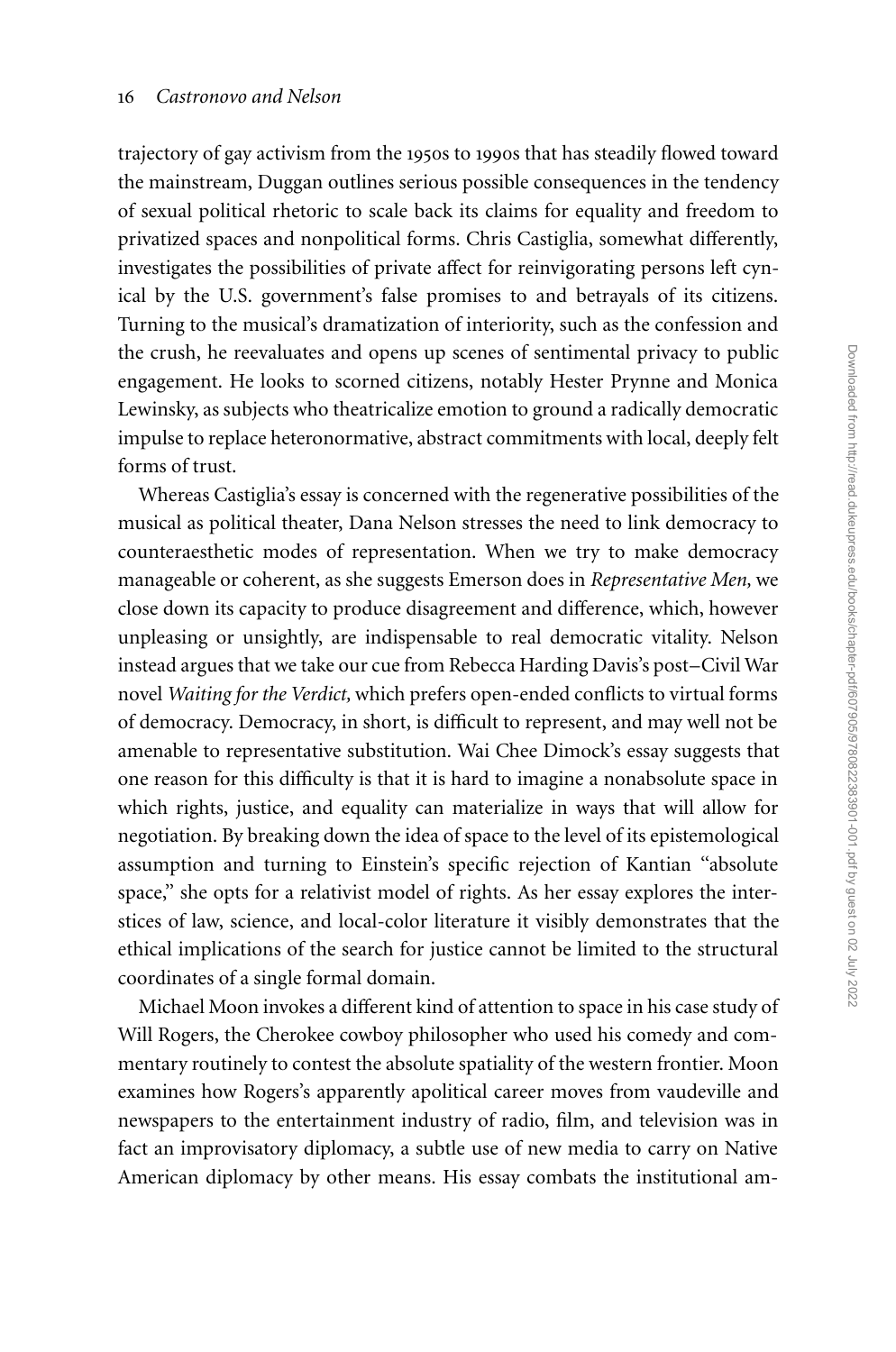nesia that has depoliticized Rogers's legacy by turning him into a ''unique'' representative of the Cherokee, a representation that overshadows the collective politics that Rogers sought to further. Kevin Gaines helps place such concerns in internationalist context in his historicization of the democratic struggle advanced by black feminist politics. But this historicization is no easy task: a pathology of ''black female belatedness'' makes black women's political contributions to resistance and nationalism appear as a secondary effect of black militancy.<sup>20</sup> Examining the politics that gather in Toni Cade Bambara's germinal anthology *The Black Woman,* Gaines recovers a sense of revolution that interconnects diasporic contexts with everyday gender relations and ethical commitments to equality.

The value of rethinking legacies of the Left provides a broad focus for the final three essays in this volume. Chris Newfield turns to Bambara's provocative assertion that ''revolution begins with the self, in the self,'' insisting that the Left has too often compromised on individual agency in its theorizing about democracy, and has for this reason too easily capitulated to neoliberalism's insistence that markets are the best providers for individual freedom. Newfield maintains that left critiques must develop around the ways that ''democracy frees the self where markets do not.'' He urges left critics to notice the ''widespread demoralization that accompanies procedural democracy in the United States,'' and he contends that we can better promote a full democratic project by focusing at the level of individual liberation not the individual as we liberally know it but a revolutionized subject conceptualized through the ideal of ''unburdened agency.'' Jeffrey Goldfarb turns his focus toward the individual as intellectual in an essay on the role of liberal arts education by asking how intellectuals act in support of democracy, and how intellectual activity can work at cross-purposes with democracy. Applying lessons learned in the democratization of Eastern Europe, Goldfarb contends that too often intellectuals have substituted theories and ideology for democratic deliberation in our classrooms. This substitution closes debate, and in so doing it contributes to the narrowing of the very practices of openness and civility that characterize intellectual democratic work.

The legacy of a Left now discredited after the collapse of most existing socialist projects also haunts Wendy Brown's contribution to this volume. Refusing to be either paralyzed or entranced by the ghosts of the Left that still walk the halls of academia, Brown suggests a politics located beyond identity; that is, a postidentity politics that rejects the easy and quick condemnations of gender discrimination, censorship, homophobia, state-sponsored liberalism, and so forth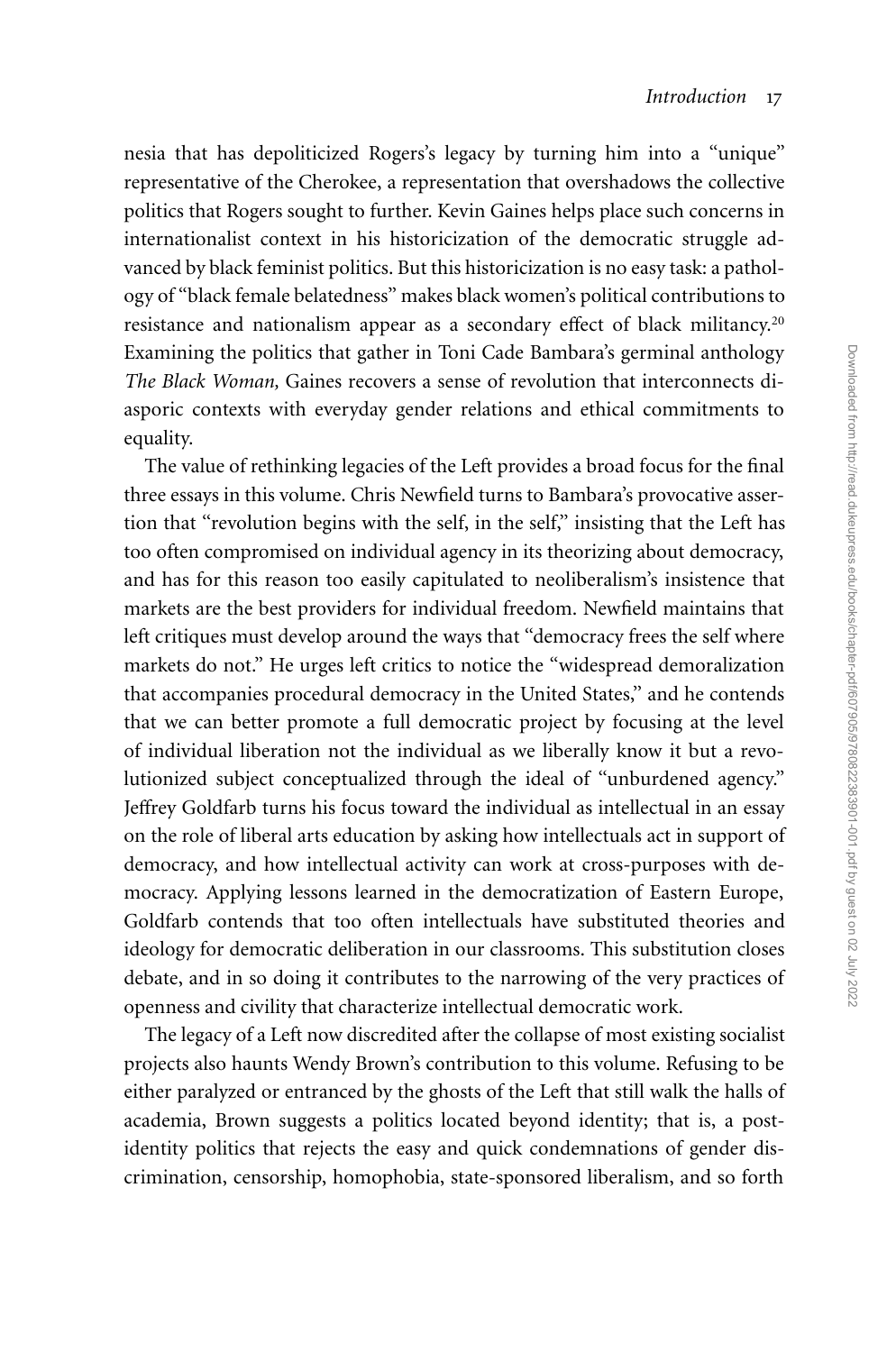and instead undertakes a ''more serious project of transformation.'' To this end, she adduces distinctions between political morality and the political moralism that characterizes too often today what passes for radical politics.

This overview risks smoothing out the fault lines that crisscross this volume. That's not the aim of our work. Rather, we hope such fissures will rupture for the reader into the productive disagreements characteristic of democracy. For example, although Castiglia and Newfield turn to what we might think of Tocqueville's "habits of the heart" for the twenty-first century in examinations of radical affect and revamped individualism, Berlant and Castronovo differently argue that inwardness too often tends toward or results in a regressive, antipolitical position. Such tensions also characterize the very different kinds of positions that our contributors take on the roles of minorities within democracy. For instance, Flores and Dayan would seemingly agree that a white majoritarian bias functions as a structural block to full democratic realization, whereas Moon and Gaines would seem to insist that democracy's best energies and movements toward reformulation come from its outsiders. Or, to take another example, the level of hope for democracy varies from essay to essay (and from moment to moment within essays). Duggan fears that the public sphere is shrinking to a neoconservative rendition of sexual politics. Dayan concludes that the autonomous zone occupied by the individual is systematically being destroyed. Nelson seemingly records the vanishing of democratic energies within abstract systems of representation. But contrapuntal notes sound, for instance, in the essays by Dimock, Brown, and Goldfarb, which suggest a range of performances and performative sites from writing to teaching as interventions against the antidemocratic practices of state and professional institutions.

As we hope we have made clear, we've gathered these essays together not because they share some singular thematic focus on a particular vision of democracy but because they provoke argument and discussion.<sup>21</sup> Democracy is too rich and too freighted to be simply an idea to play variations on. Rather it is a type of knowledge, a structure of feeling, and a methodological problem. It is, moreover, an ethical engagement and a practice of recovery. And maybe it can be a historical destiny, if we keep working at it.

## notes

1 Thomas Paine, *Common Sense and Other Political Writings,* ed. Nelson F. Adkins (Indianapolis: Bobbs-Merrill, 1953), 30. We see a difference between the way Paine is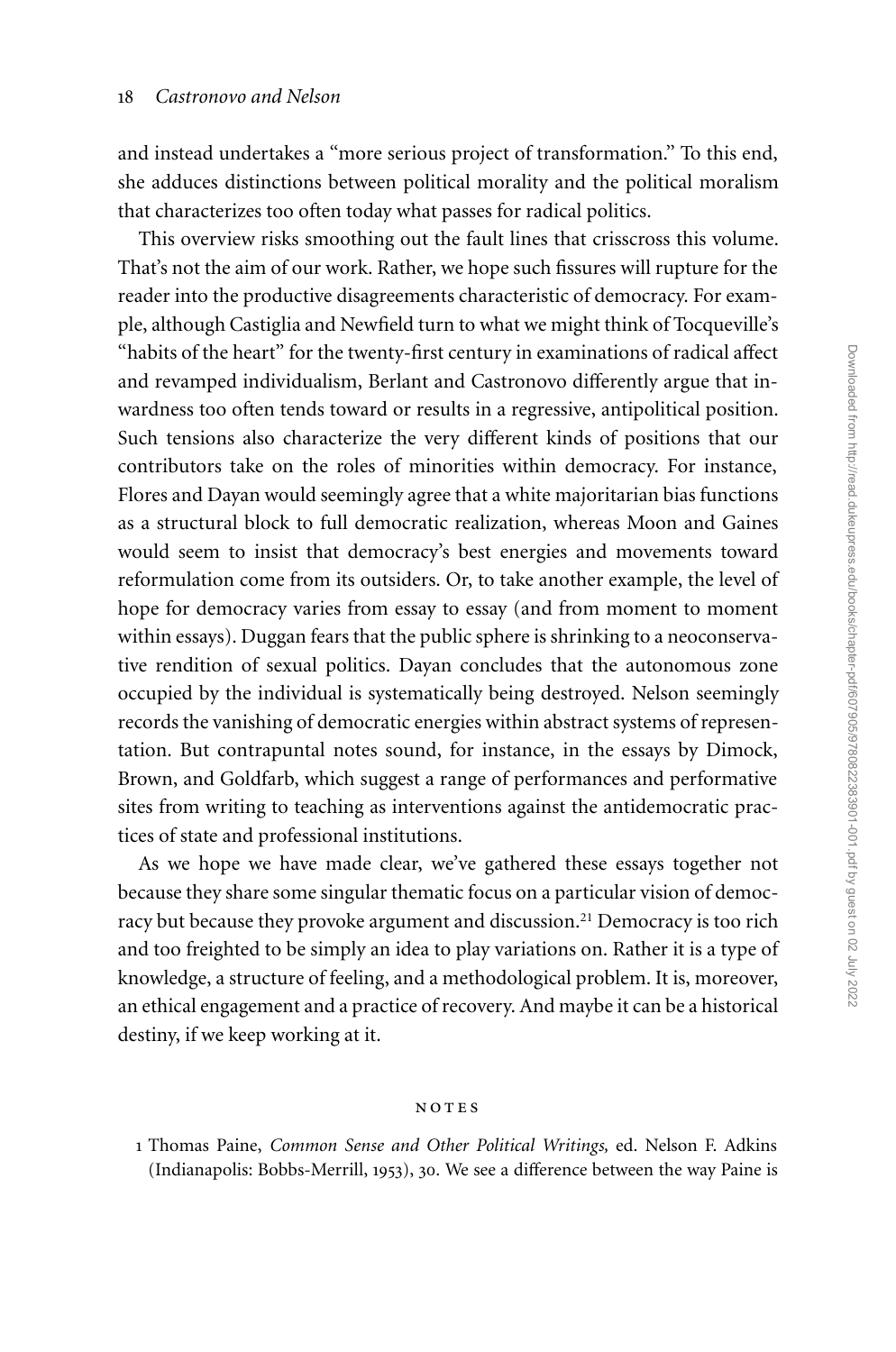used in the American ''democratic'' tradition and his own political/intellectual project. While nuggets from *Common Sense* have been picked up, the radical substance of his arguments has been left to languish much like George Washington left Paine himself to languish in a French prison for ten months. Here, Paine is clearly countering Hobbesian arguments that the state of nature is an antisocial state, and instead insists that the state of nature is a noninstitutionalized space of self-governance and of radical democracy.

- 2 Abraham Lincoln, ''A Meditation on Proverbs 25:11'' in *Collected Works of Abraham Lincoln,* ed. Roy P. Blaser, 9 vols. (New Brunswick: Rutgers University Press, 1953), 4:168.
- 3 Hannah Arendt, *The Human Condition,* 2nd ed. (1958; Chicago: University of Chicago Press, 1998), 194. Arendt's argument picks up on a thread from Aristotle's *Politics,* which considers the adequacy of defining the polis as a physical space: ''It would be possible to surround the whole of the Peloponnese by a single wall [but would that make it a single polis?].'' Or, perhaps it is better to define the polis in terms of a much more porous and changing notion of space, a space equivalent to ''the dimensions of a people [*ethnos*] rather than those of a city'' (*The Politics of Aristotle,* trans. Ernest Barker [New York: Oxford University Press, 1958], 98–99).
- 4 Here is an example from the 2000 presidential race. Bill Bradley: ''The lifeblood of democracy and politics is trust''; Al Gore: ''Democracy stands or falls on a mutual trust" between elected officials and voters (*www.billbradley.com/bin/article.pl?path*= *210799/4; www.algore2000.com/speeches/harvard.html*). Bradley proposes specific voting and campaign finance election reform to remedy trust problems, while Gore urges voters to abandon their cynicism about elected officials and/or the United States.
- 5 Robert D. Putnam, ''Bowling Alone: America's Declining Social Capital,'' *Journal of Democracy* 6, no. 1 (1995): 69, 72. Samuel R. Delany, an urban queer political theorist, describes a similar affective longing for community but provides a political-economic analysis, one that yields different agendas than Putnam's antipolitical/sentimental analysis. See Delany's *Times Square Red, Times Square Blue* (New York: New York University Press, 1999), especially part 2, ". . . Three, Two, One, Contact," where he outlines his arguments about the difference between networking and contact possibilities in urban democracy.
- 6 Andrew Carnegie, *Triumphant Democracy, or Fifty Years' March of the Republic* (New York: Charles Scribner's Sons, 1886), iii, 414.
- 7 But this assumption continues to supply one strong logic for U.S. practices of political representation, and some of our most passionate twentieth-century political theorists from Dewey to Dahl to Rawls seem almost inevitably to fall back on it in their analyses of possibilities for democratic revitalization. See John Dewey, *The Public and Its Problems* (1927; Chicago: Swallow Press, 1980); Robert Dahl, *Who Governs? Democracy and Power in an American City* (New Haven: Yale University Press, 1961); and John Rawls, *A Theory of Justice* (Cambridge: Harvard University Press, 1971).
- 8 Sheldon Wolin, ''Contract and Birthright,'' in *The Presence of the Past: Essays on the*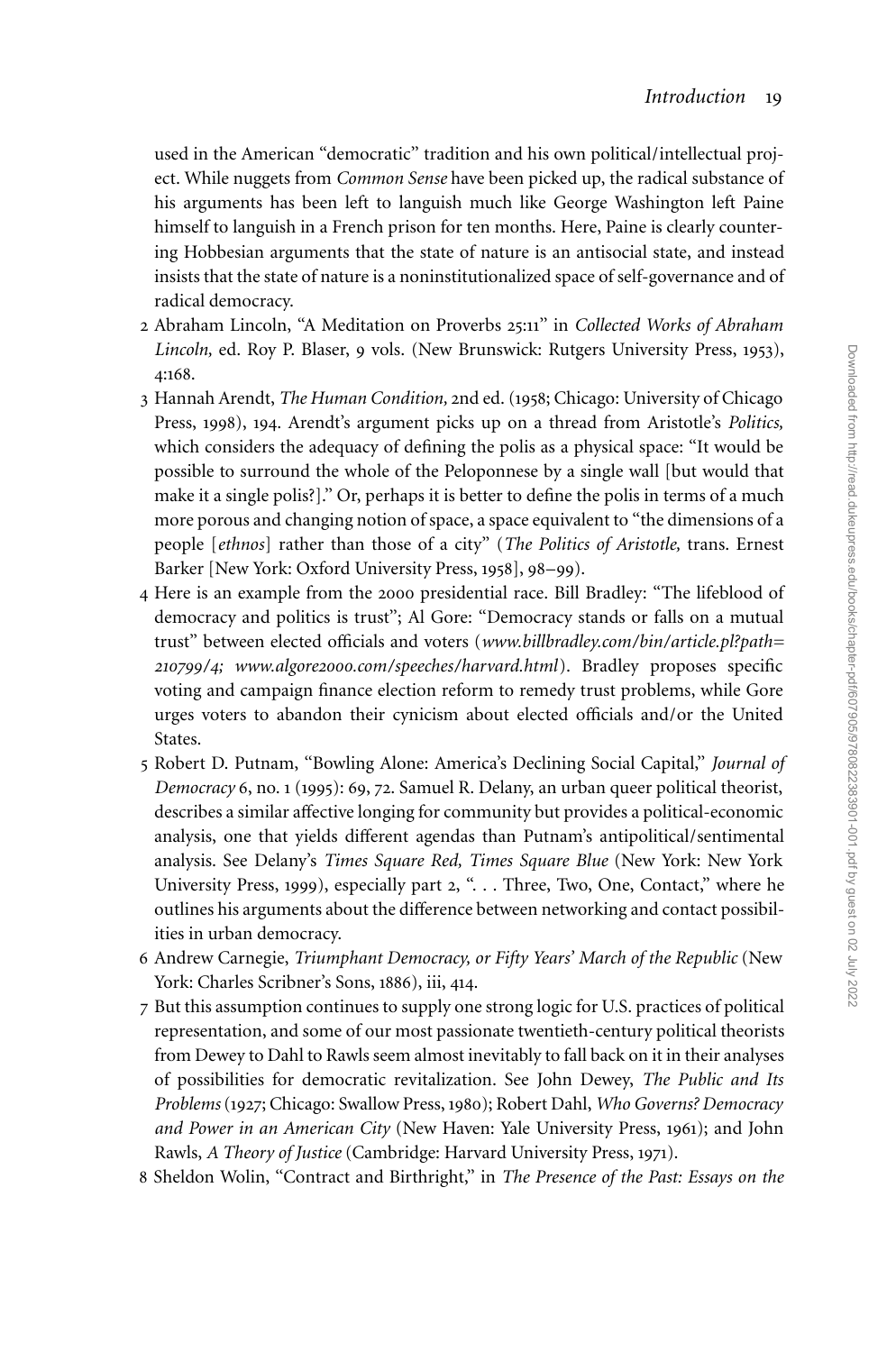*State and the Constitution* (Baltimore: Johns Hopkins University Press, 1989), 139; Bonnie Honig, *Political Theory and the Displacement of Politics* (Ithaca: Cornell University Press, 1993); and William Connolly, *The Ethos of Pluralization* (Minneapolis: University of Minnesota Press, 1995).

- 9 Amy Gutmann and Dennis Thompson, *Democracy and Disagreement: Why Moral Conflict Cannot Be Avoided in Politics and What Should Be Done about It* (Cambridge: The Belknap Press of Harvard University Press, 1996).
- 10 William Corlett, *Community without Unity: A Politics of Derridean Extravagance* (Durham: Duke University Press, 1993).
- 11 Priscilla Wald, *Constituting Americans: Cultural Anxiety and Narrative Form* (Durham: Duke University Press, 1995), 10.
- 12 Corlett, *Community without Unity,* 13, 213.
- 13 C. Douglas Lummis, *Radical Democracy* (Ithaca: Cornell University Press, 1996), 159.
- 14 Chantal Mouffe, "Preface: Democratic Politics Today" in *Dimensions of Radical Democracy: Pluralism, Citizenship, Community, ed. Chantal Mouffe (London: Verso,* 1992), 14. In this respect, Ernesto Laclau rightly undercuts the possibility of radical emancipation since an emancipated political order is necessarily tied—if only by way of opposition or priority—to an unfree society. Neither idealist despair nor worldly cynicism should be the fallout of this perspective. Laclau instead takes the impossibility of complete or radical emancipation as symptomatic of democracy. He writes: ''Incompletion and provisionality belong to the essence of democracy'' (*Emancipation(s)* [New York: Verso, 1996], 16).
- 15 Claude Lefort, *Democracy and Political Theory,* trans. David Macey (Minneapolis: University of Minnesota Press, 1988), 17.
- 16 Barbara Cruikshank, *The Will to Empower: Democratic Citizens and Other Subjects* (Ithaca: Cornell University Press, 1999), 2, 5.
- 17 Bruce Robbins, ''Introduction: The Public as Phantom'' in *The Phantom Public Sphere,* ed. Bruce Robbins (Minneapolis: University of Minnesota Press, 1993), xi.
- 18 Butler writes: ''Although the political discourses that mobilize identity categories tend to cultivate identifications in the service of a political goal, it may be that the persistence of *dis*identification is equally crucial to the rearticulation of democratic contestation'' (*Bodies That Matter: On the Discursive Limits of ''Sex''* [New York: Routledge, 1993], 4). See also her ''Contingent Foundations: Feminism and the Question of 'Postmodernism' '' in *Feminists Theorize the Political,* ed. Judith Butler and Joan W. Scott (New York: Routledge, 1992).
- 19 This is Herbert Marcuse's phrase. He argues that ''when truth cannot be realized within the established social order, it always appears . . . as mere utopia. This transcendence speaks not against, but for its truth.'' Marcuse identifies critical theory as the crucial agent in ''utopian'' social change: ''Critical theory preserves obstinacy as a genuine quality of philosophical thought. . . . From the beginning it did more than simply register and systematize facts. Its impulse came from the force with which it spoke against the facts and confronted bad facticity with its better potentialities'' (*Negations: Essays in Critical Theory,* trans. Jeremy J. Shapiro [Boston: Beacon Press,